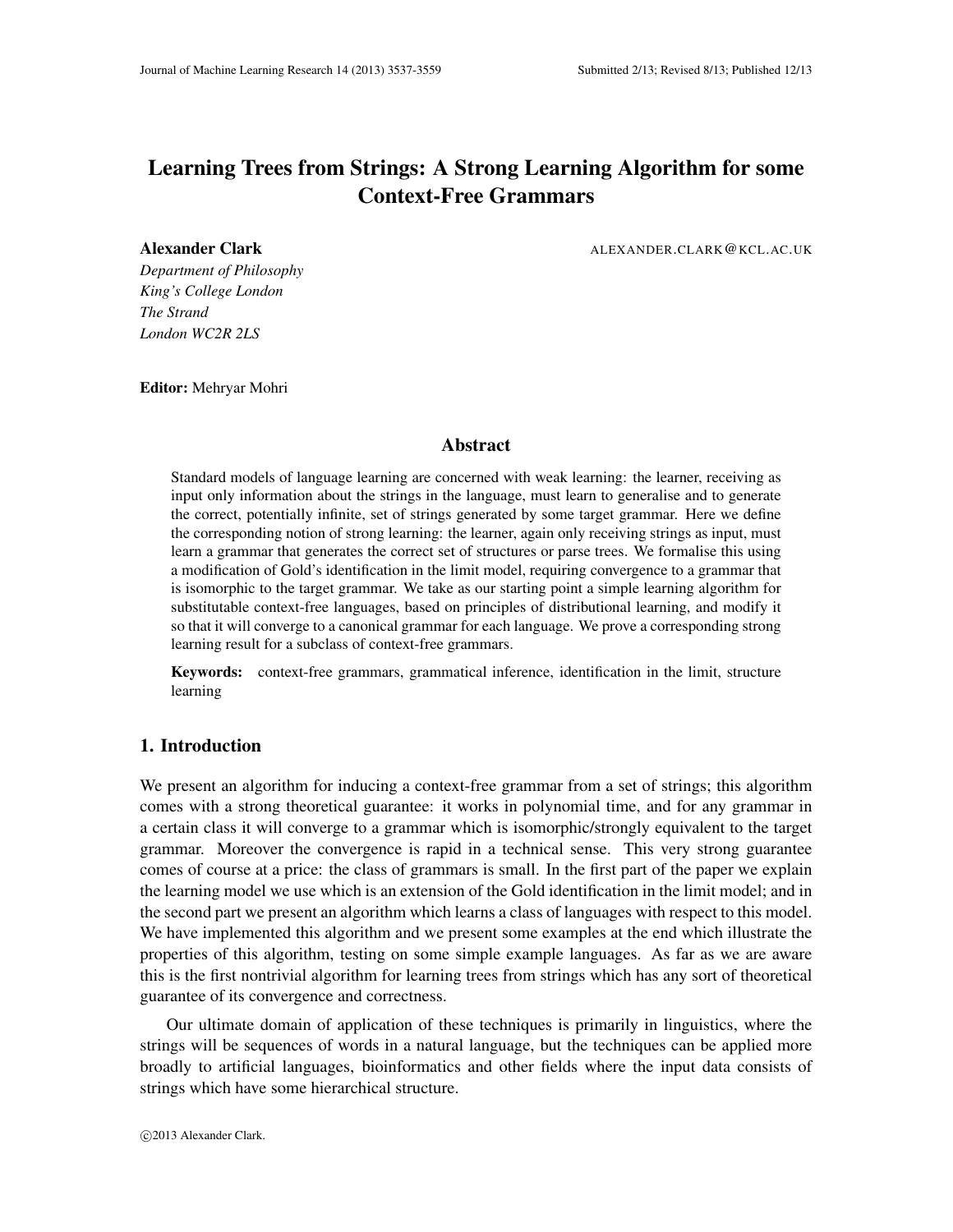We can contrast the approach here with the task of unsupervised parsing in computational linguistics as exemplified by Cohn et al. (2010). Unsupervised parsers use a variety of heuristic approaches to extract a single tree for each sentence, taking as input a large natural language corpus, and being evaluated against some linguistically annotated corpus. Here we are interested not in finding the most likely parse, but in finding the set of allowable parses in a theoretically well-founded way.

#### 1.1 Linguistics

The notions of weak and strong generation are fundamental in the fields of mathematical and theoretical linguistics. A formal grammar weakly generates a set of strings, and strongly generates a set of structures (Miller, 1999). We do not have the space for a full discussion of the rather subtle methodological and indeed philosophical issues involved with which model is appropriate for studying linguistics, which questions depend on what the subject matter of linguistics is taken to be; we merely note that while mathematical attention has largely focused on the issues of weak generation, many linguists are more concerned with the issues of strong generation and as a result take the weak results to be largely irrelevant (Berwick et al., 2011). Indeed, taking a grammar as a model of human linguistic competence, we are primarily interested in the set of structures generated. Unfortunately, we have little or no direct evidence about the nature of these structures, notwithstanding recent advances in neuroimaging and psycholinguistics, and our sources of information are essentially only about the set of strings that are weakly generated by the grammar, since these can be observed, and our intuitions about the associated meanings.

We can define corresponding notions of weak and strong learning.<sup>1</sup> Weak learning involves merely learning a grammar that generates the right set of strings; strong learning involves learning a grammar that generates the right set of structures (Wexler and Culicover, 1980, p. 58). Some sentences are ambiguous and will require a grammar that generates more than one structure for a particular sentence. We do not consider in this paper the problem of learning when the input to the learner are *trees*; see for example Sakakibara (1990, 1992), Drewes and Högberg (2003) and López et al. (2004). We consider only the problem where the learner has access to the flat strings alone, but must infer an appropriate set of trees for each string in the language. Rather than observing the derivation trees themselves, we observe only the yields of the trees.

Weak learning of context-free grammars and richer formalisms has made significant progress in recent years (Clark and Eyraud, 2007; Yoshinaka, 2011; Yoshinaka and Kanazawa, 2011; Yoshinaka, 2012) but strong learning has received less attention. For CFGs this means that the hypothesis needs to be isomorphic (assuming it is trim) or better yet, *identical* to the target grammar. We define these notions of equivalence and the associated learning models in Section 3. Strong learning is obviously impossible for the full class of context-free grammars since there are an infinite number of structurally different context-free grammars that generate a given context-free language.

In this paper we work in a categorical model which assumes, unrealistically, a partition of the strings into grammatical and ungrammatical, but probabilistically the situation is not better; given a distribution defined by a probabilistic CFG (PCFG) there are infinitely many structurally different CFGs that define the same set of distributions; in other words PCFGs are not identifiable from strings (Hsu et al., 2013). This is in contrast to discrete HMMs which are (Petrie, 1969).

<sup>1.</sup> Note that this has nothing to do with strong and weak learners as those terms are used in the boosting literature in machine learning (Schapire, 1999).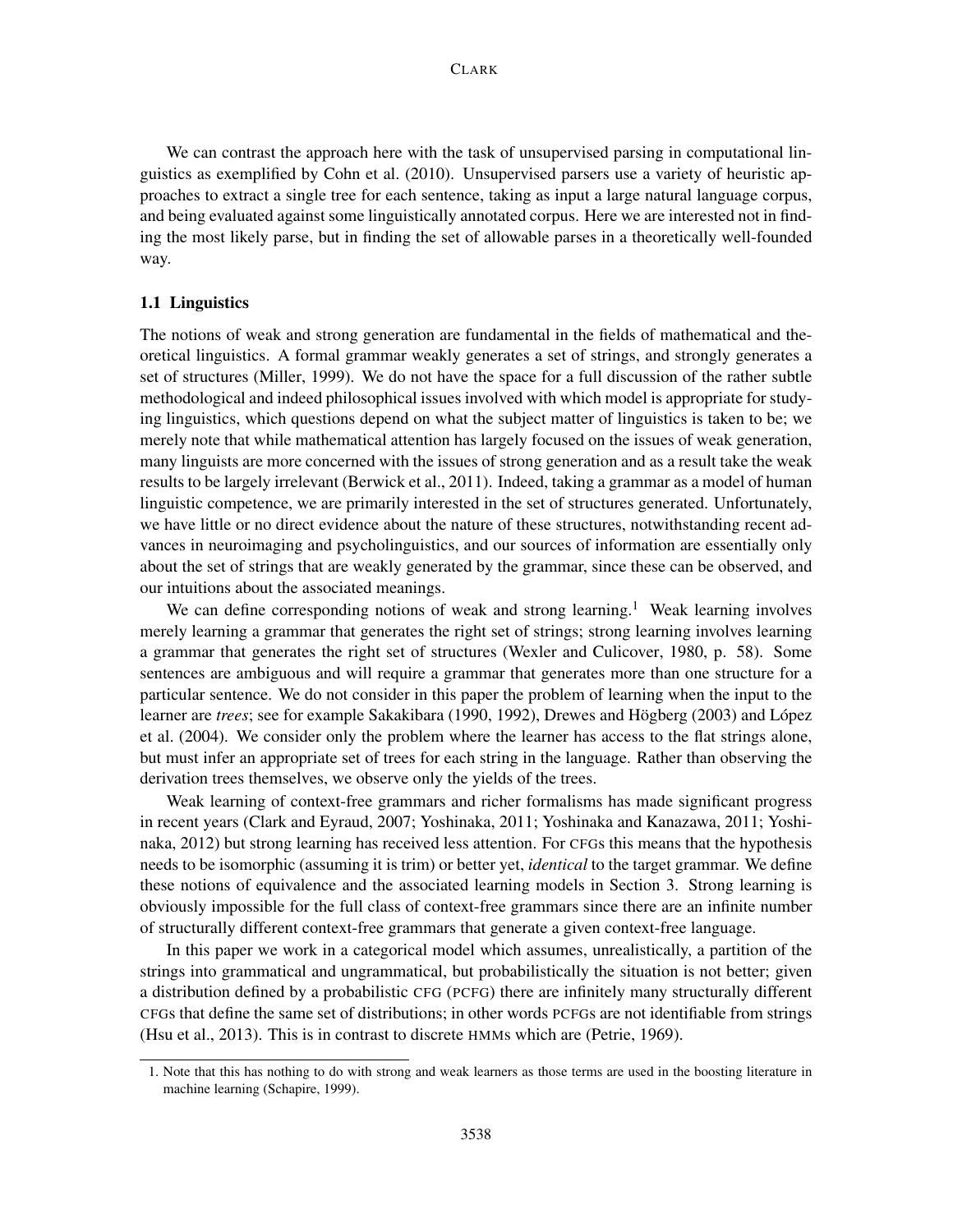The contributions of this paper are as follows. We first define an appropriate notion of strong learning from strings, restricting ourselves to the case of CFGs for simplicity. We then show that existing learning algorithms for regular languages (Angluin, 1982) can be viewed as also being strong learning algorithms, in a trivial sense. We then present a strong learning algorithm for some CFGs, based on combining the polynomial algorithm for substitutable context-free languages defined in Clark and Eyraud (2007), which we recall in Section 4, with a recent proposal for a formal notion of syntactic structure (Clark, 2011) that we interpret as a form of canonical grammars. We specify the canonical grammars we target in Section 5, present an algorithm in Section 6, and prove its correctness and efficiency in Section 7. Section 8 contains some examples, including one with an ambiguous grammar. An appendix contains some detailed proofs of various technical lemmas regarding the properties of the languages we consider in this paper.

## 2. Notation

Let  $\Sigma$  be a finite non-empty set of atomic symbols.  $\Sigma^*$  is the set of all finite strings over  $\Sigma$ . We denote the empty string by  $\lambda$ . The set of non-empty strings is  $\Sigma^+ = \Sigma^* \setminus {\{\lambda\}}$ . We write |*u*| for the length of a string *u*, and for a finite set of strings *X* we define the size as  $||X|| = \sum_{w \in X} |w|$ .

A language *L* is any subset of  $\Sigma^*$ . Given two languages  $M, N \subseteq \Sigma^*$  we write  $M \cdot N$  or sometimes just *MN* for the set  $\{uv \mid u \in M, v \in N\}$ . Note that this is just the normal concatenation of sets of strings.

Given a language *D*, we define  $\text{Sub}(D)$  to be the set of non-empty substrings of elements of *D*:

$$
\mathrm{Sub}(D) = \{u \in \Sigma^+ \mid \exists (l, r) \in \Sigma^* \times \Sigma^*, lur \in D\}.
$$

Given a non-zero sequence of languages  $\alpha = \langle X_1, \ldots, X_n \rangle$  we write  $\bar{\alpha}$  for the concatenation, that is,  $\bar{\alpha} = X_1 \cdots X_n$ . We shall assume an order  $\prec$  or  $\preceq$  on  $\Sigma$  which we shall extend to the lengthlexicographic order on  $\Sigma^*$ .

We define a context  $(l, r)$  to be an ordered pair of strings, an element of  $\Sigma^* \times \Sigma^*$ . The distribution of a string  $u \in \Sigma^*$  with respect to a language *L* is defined to be

$$
D_L(u) = \{(l, r) \in \Sigma^* \times \Sigma^* \mid \text{I}ur \in L\}.
$$

We say that  $u \equiv_L v$  iff  $D_L(u) = D_L(v)$ . This is the syntactic congruence, which is equivalent to complete mutual substitutability of *u* and *v*.

We write  $[u]_L$  for  $\{v \in \Sigma^* \mid D_L(u) = D_L(v)\}$ . If we have a set of strings, *X*, that are all congruent then we write [*X*] for the congruence class containing them. Note that for any strings  $u, v, [uv] \supseteq$  $[u][v]$  so if X, Y are congruence classes we can write  $[XY]$  and the result is well defined.

The unique congruence class  $[\lambda]$  is called the unit congruence class. The set  $\{u \mid D_L(u) = \emptyset\}$ if it is non-empty is a congruence class, which is called the zero congruence class. A congruence class in a language L is non-zero iff it is a subset of  $Sub(L)$ . We are mostly concerned with non-zero non-unit congruence classes in this paper.

**Definition 1** We will be considering sequences of congruence classes: so if  $\alpha$  is a sequence  $X_1, \ldots, X_n$  $\omega$  where each of the  $X_i$  is a congruence class, then we write  $\bar{\alpha}$  for the set of strings formed by concate*nating all of the X<sup>i</sup> . We write* |α| *for the length of the sequence, n in this case. Note that all of the elements of*  $\bar{\alpha}$  *will be congruent: if u, v*  $\in \bar{\alpha}$  *then u*  $\equiv_L v$ *. We can therefore write without ambiguity*  $[\bar{\alpha}]$  *for the congruence class of the strings in*  $\bar{\alpha}$ *.*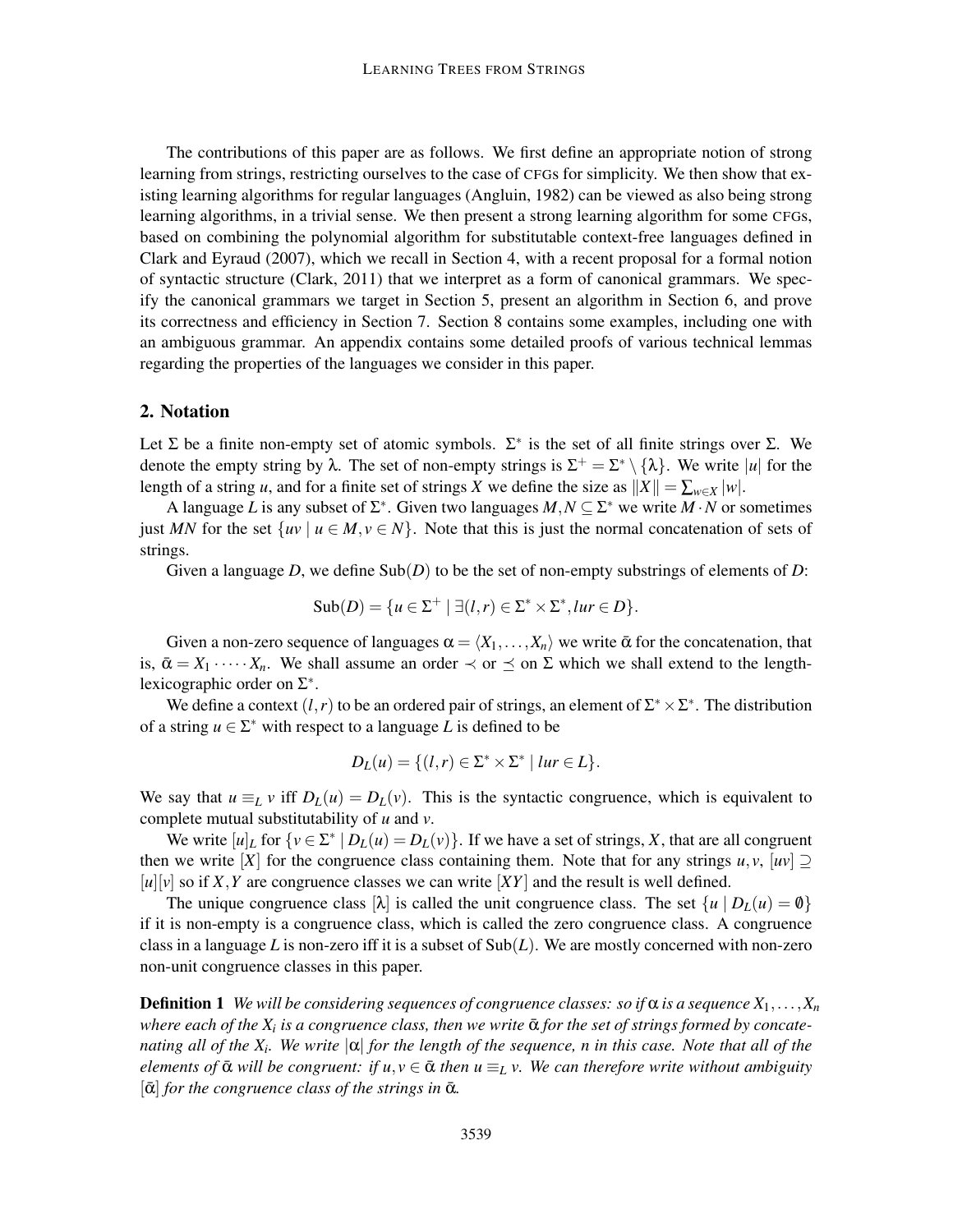We say that  $u \doteq_L v$  if there is some  $(l, r)$  such that  $lur \in L$  and  $lvr \in L$ . This is partial or weak substitutability; *u* and *v* can be substituted for each other in the context  $(l, r)$ . If  $u \equiv_L v$  and  $u, v$  have a non-empty distribution then  $u \doteq_L v$ , but the converse is clearly not true.

**Definition 2** A language L is substitutable *if for all*  $u, v \in \Sigma^{+}$ ,  $u \doteq_{L} v$  *implies*  $u \equiv_{L} v$ .

In other words, for any two non-empty strings  $u, v$  if  $D_L(u) \cap D_L(v) \neq \emptyset$  then  $D_L(u) = D_L(v)$ . This language theoretic closure property allows us to define algorithms that generalise correctly, even under pessimistic learning conditions.

#### 2.1 Context-Free Grammars

A context-free grammar (CFG) *G* is a tuple  $G = \langle \Sigma, V, I, P \rangle$  where *V* is a finite non-empty set of nonterminals disjoint from  $\Sigma$ ,  $I \subseteq V$  is a set of distinguished start symbols and P is a subset of  $V \times (V \cup \Sigma)^+$  called the set of productions. We write this as  $N \to \alpha$ . We do not allow productions with a right hand side of length 0, and as a result the languages we consider will not contain the empty string. We use  $G_{\text{CFG}}$  for the class of all context-free grammars.

We define the standard notion of single-step derivation as  $\Rightarrow$  and define  $\stackrel{*}{\Rightarrow}$  as the reflexive transitive closure of  $\Rightarrow$ ; for all  $N \in V$ ,  $\mathcal{L}(G,N) = \{w \in \Sigma^* \mid N \stackrel{*}{\Rightarrow} w\}$ ; and  $\mathcal{L}(G) = \bigcup_{S \in I} \mathcal{L}(G,S)$ . Using a set of start symbols rather than a single start symbol does not change the generative capacity of the formalism.

We say that a CFG is trim if for every nonterminal *N* there is a context  $(l, r)$  such that  $S \stackrel{*}{\Rightarrow} lNr$ for some  $S \in I$  and a string *u* such that  $N \stackrel{*}{\Rightarrow} u$ : in other words every nonterminal can be used in the derivation of some string.

We say that two CFGs, *G* and *G*<sup> $\prime$ </sup> are weakly equivalent if  $\mathcal{L}(G) = \mathcal{L}(G^{\prime})$ .

**Proposition 3** (Ginsburg, 1966) Given two CFGs, G and G', it is undecidable whether  $L(G)$  =  $L(G')$ .

Two CFGs are isomorphic if there is a bijection between the two sets of nonterminals which extends to a bijection between the productions. In other words they are identical up to a relabeling of nonterminals. We denote this by  $G \cong G'$ . Clearly if two grammars are isomorphic then they are weakly equivalent.

## **Proposition 4** Given two CFGs, G and G', it is decidable whether  $G \cong G'$ .

There is a trivial exponential time algorithm that involves searching through all possible bijections. This problem is GI-complete: as hard as the problem of graph isomorphism (Zemlyachenko et al., 1985; Read and Corneil, 1977). We may not be able to do this efficiently for general CFGs.

## 3. Learning Models

We start by reviewing the basic theory of learnability using the Gold identification in the limit paradigm (Gold, 1967). We consider only the model of given text—where the learner is provided with positive data only. We assume a class of CFGs,  $G \subseteq G_{\text{CFG}}$ .

A presentation of a language L is an infinite sequence of elements of  $\Sigma^*$ ,  $w_1, w_2, \ldots$  such that  $L = \{w_i \mid i > 0\}$ . Given a presentation  $T = \langle w_1, \dots \rangle$ , we write  $T_n$  for the finite subsequence consisting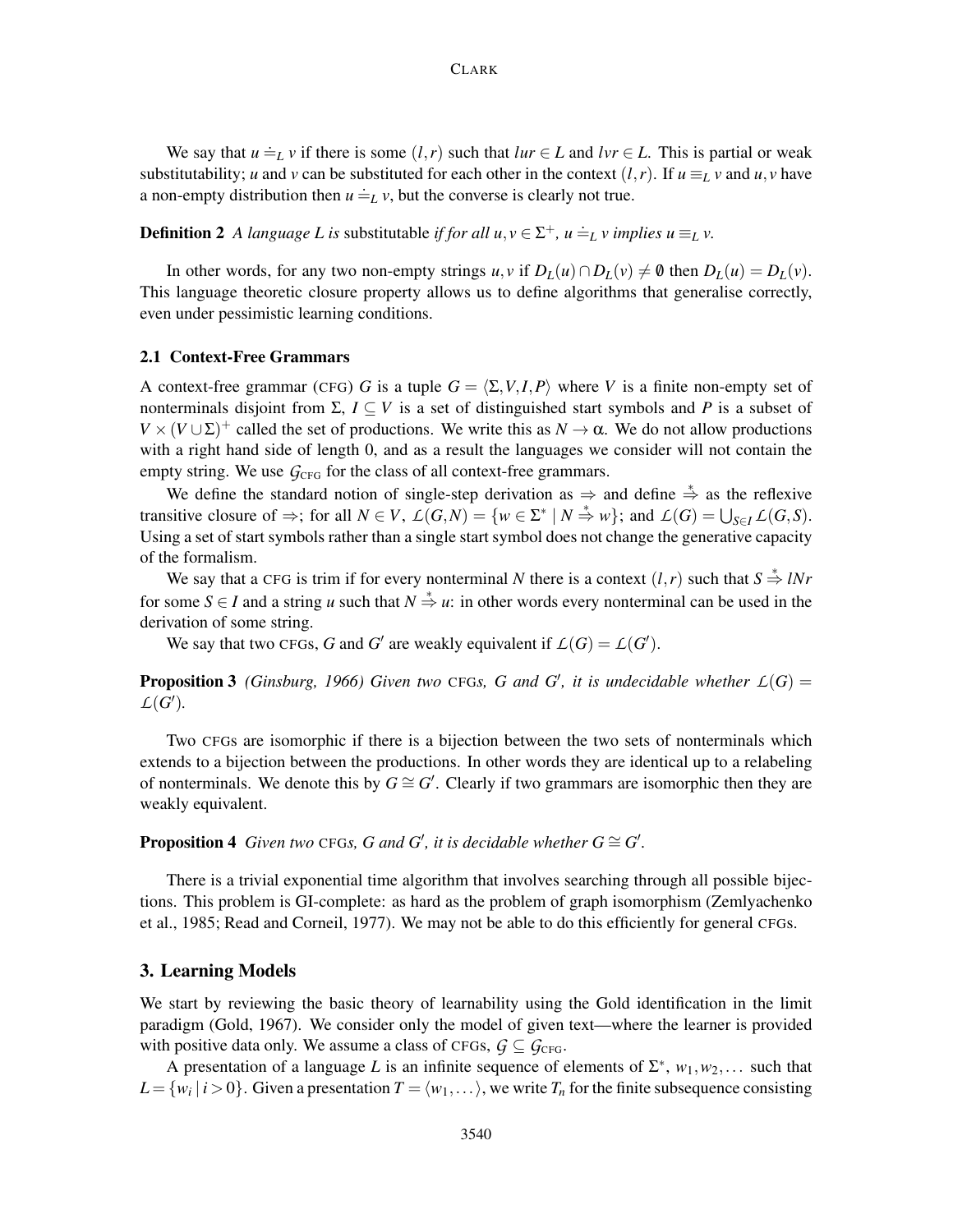of the first *n* elements. A polynomial learning algorithm is a polynomially computable function from finite sequences of positive examples to  $G_{CFG}$ .

Given a presentation *T* of some language *L*, we can apply *A* to the various prefixes of *T*, which produces an infinite sequence of elements of  $G_{\text{CFG}}$ ,  $A(T_1), A(T_2), \ldots$ . These are hypothesis grammars; we will use  $G_i$  to refer to  $A(T_i)$ , the *i*th hypothesis output by the learning algorithm.

Consider a target grammar  $G_* \in \mathcal{G}$ , and a sequence of hypothesized grammars  $G_1, G_2, \ldots$  produced by a learning algorithm on a presentation *T* for  $\mathcal{L}(G_*)$ . There are various notions of convergence of which we outline four, which vary on two dimensions: one dimension concerns whether we are interested in weak or strong learning, and the other whether we are interested in controlling the number of internal changes as well, or are only interested in the external behaviour.

#### Weak behaviorally correct learning (WBC)

There is an *N* such that for all  $n > N$ ,  $\mathcal{L}(G_n) = \mathcal{L}(G_*)$ .

Weak Gold learning (GOLD)

There is an *N* such that for all  $n > N$ ,  $\mathcal{L}(G_n) = \mathcal{L}(G_*)$  and  $G_n = G_N$ .

#### Strong behaviorally correct learning (SBC)

There is an *N* such that for all  $n > N$ ,  $G_n \cong G_*$ .

## Strong Gold learning (SGOLD)

There is an *N* such that for all  $n > N$ ,  $G_n \cong G_*$  and  $G_n = G_N$ .

For each of these four notions of convergence, we have a corresponding notion of learnability. We say that a learner, *A*, WBC/GOLD/SBC/SGOLD learns a grammar *G*∗, iff for every presentation of  $L(G_*)$ , it WBC/GOLD/SBC/SGOLD converges on that presentation. Given a class of CFGs,  $G$ , we say that *A* WBC/GOLD/SBC/SGOLD learns the class, iff for every  $G_*$  in  $G$  the learner WBC/GOLD/SBC/SGOLD learns *G*∗.

In the case of GOLD learning, this coincides precisely with the standard model of Gold identification in the limit from given text (positive data only) (Gold, 1967). WBC-learning is the standard model of behaviorally correct learning (Case and Lynes, 1982). We cannot in general turn a WBC-learner into a GOLD-learner: see discussion in Osherson et al. (1986). The property of *orderindependence* as defined by Blum and Blum (1975), can be thought of as an even stronger version of SGOLD learning.

However, a SBC-learner can be changed into a SGOLD-learner, if we can test whether two hypotheses are isomorphic. There does not seem to be a theoretically interesting difference between SBC-learning and SGOLD-learning: the only difference, in the case of CFGs, is that the SBC learner may occasionally pick different labels for the nonterminals after convergence, whereas the SGOLD learner may not.

We can ask how can a GOLD learner differ from a SGOLD learner: how can a weak learner fail to be a strong learner? The difference is that on different presentations of the same language, a weak Gold learner may converge to different answers. That is to say we might have a learner which on presentation *T'* of grammar *G* produces a grammar *G'* and on presentation *T''* of the same grammar, produces a grammar  $G''$ , where  $G'$  and  $G''$  are weakly equivalent but not isomorphic.

Definition 5 *We say that a class of context-free grammars is redundant if it contains two grammars*  $G_1$ ,  $G_2$  *such that*  $G_1 \not\cong G_2$  *and*  $L(G_1) = L(G_2)$ *.*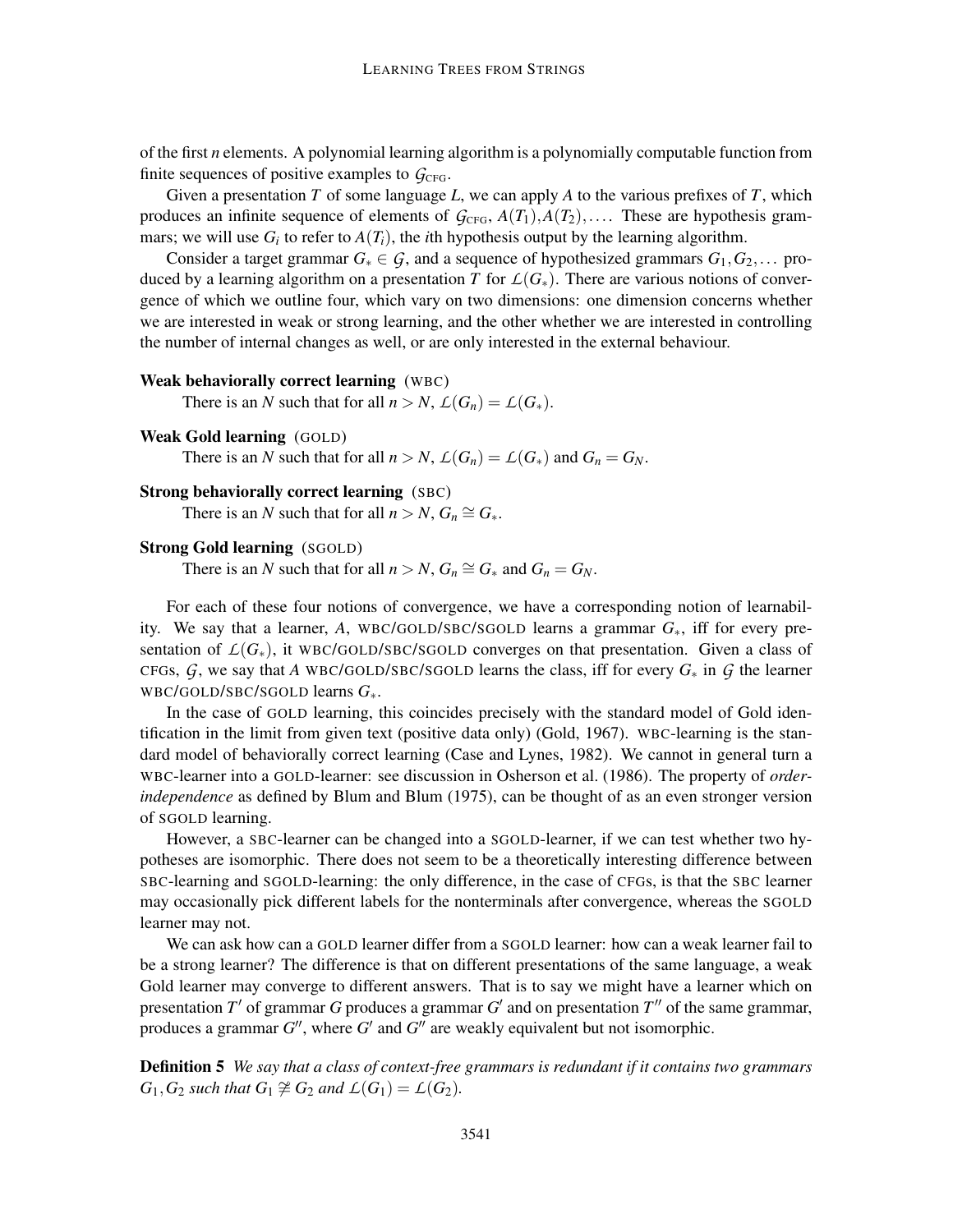Proposition 6 *Suppose that A is an algorithm which* SGOLD*-learns a class of grammars G. Then G is not redundant.*

The proof is immediate—any presentation for  $G_1$  is also a presentation for  $G_2$ . In other words if *G* contains two non-isomorphic grammars for the same language then it is not strongly learnable. A simple corollary is then that the class of CFGs is not strongly identifiable in the limit even from informed data, that is to say from labelled positive and negative examples, since there are an infinite number of non-isomorphic grammars for every non-empty language.

One can therefore try to convert a weak learner to a strong learner by defining a canonical form. If we can restrict the class so that there is only one structurally distinct grammar for each language, and we can compute that, then we could find a strong learning algorithm. We formalise this as follows. Suppose *A* is some learning algorithm that outputs grammars in a hypothesis class *H*<sub>*A*</sub> ⊆ *G*<sub>CFG</sub>, and suppose that it can GOLD-learn the class of grammars  $G \subseteq H_A$ . Suppose we have some 'canonicalisation' function *f* from  $H_A \to G_{\text{CFG}}$  such that for each  $G \in G$ ,  $\mathcal{L}(G) = \mathcal{L}(f(G))$  and such that  $f(G)$  is not redundant. Then we can construct a learner A' which outputs  $A'(T_i) = f(A(T_i))$ , which will then be a SGOLD learner for *G*. Moreover, if *A* and *f* are both polynomially computable then so will  $A'$  be.

For example, suppose  $\mathcal D$  is the class of all DFAs and  $f$  is the standard function for minimizing a deterministic finite-state automaton (DFA), which can be done in polynomial time. Since all minimal DFAs for a given regular language are isomorphic,  $f(\mathcal{D})$  is not redundant. Therefore any learner for regular languages that outputs DFAs, such as the one in Angluin (1982), can be converted into a strong learner using this technique. From the point of view of structural learning such results are trivial in two important respects. The first is that each string in the language has exactly one labelled structure, and the other is that every structure is uniformly right branching, whereas we are interested in learning grammars which may assign more than one different structure to a given string.

Moreover, it is easy to see that any SGOLD-learner for a class of grammars *G* will implicitly define such a canonicalisation function for *G*. We can enumerate the strings in the language and apply the learner to them, and the limit of the hypothesis grammars will then satisfy the conditions given above, though this function may not be computable. There is therefore a close relationship between canonicalisers and strong learners. There is much more that could be said about the learning models, and further refinements of them, but this is enough for our purposes.

#### 4. Weak Learning of Substitutable Languages

We recall the Clark and Eyraud (2007) result, using a simplified version of the algorithm (Yoshinaka, 2008), and explain why it is only a weak rather than a strong result.

Given a finite non-empty set of strings  $D = \{w_1, \ldots, w_n\}$  the learner constructs a grammar as shown in Algorithm 1. We create a set of symbols in bijection with the elements of Sub(*D*) where we write  $\vert u \vert$  for the symbol corresponding to the substring *u*: that is to say we have one nonterminal for each substring of the observed data. The grammar  $\hat{G}(D)$  is the CFG  $\langle \Sigma, V, I, P_L \cup P_B \cup P_U \rangle$  as shown in the pseudocode in Algorithm 1. The sets  $P_L$ ,  $P_B$  and  $P_U$  are the sets of lexical, branching and unary productions respectively.

**Example 1** Given a set  $D = \{c, acb\}$ , we have  $Sub(D) = \{a, b, c, ac, cb, acb\}$ , and corresponding sets:  $V = \{[[a]], [[b]], [[c]], [[ac]], [[acb]], [[acb]], I = \{[[c], [[acb]]\}, P_L = \{[[a]] \rightarrow a, [[b]] \rightarrow b, [[c]] \rightarrow b, [[c]] \rightarrow b, [[c]] \rightarrow b, [[c]] \rightarrow b, [[c]] \rightarrow b, [[c]] \rightarrow b, [[c]] \rightarrow b, [[c]] \rightarrow b, [[c]] \rightarrow b, [[c]] \rightarrow b, [[c]] \rightarrow b, [[c]] \rightarrow b, [[c]] \rightarrow b, [[c]] \rightarrow b, [[c]] \rightarrow b, [[c]] \rightarrow b, [[c]] \rightarrow b, [[c]] \rightarrow b, [[c]] \rightarrow b, [[c]] \rightarrow b, [[c]] \rightarrow b, [[c]] \rightarrow b, [[c]] \rightarrow b,$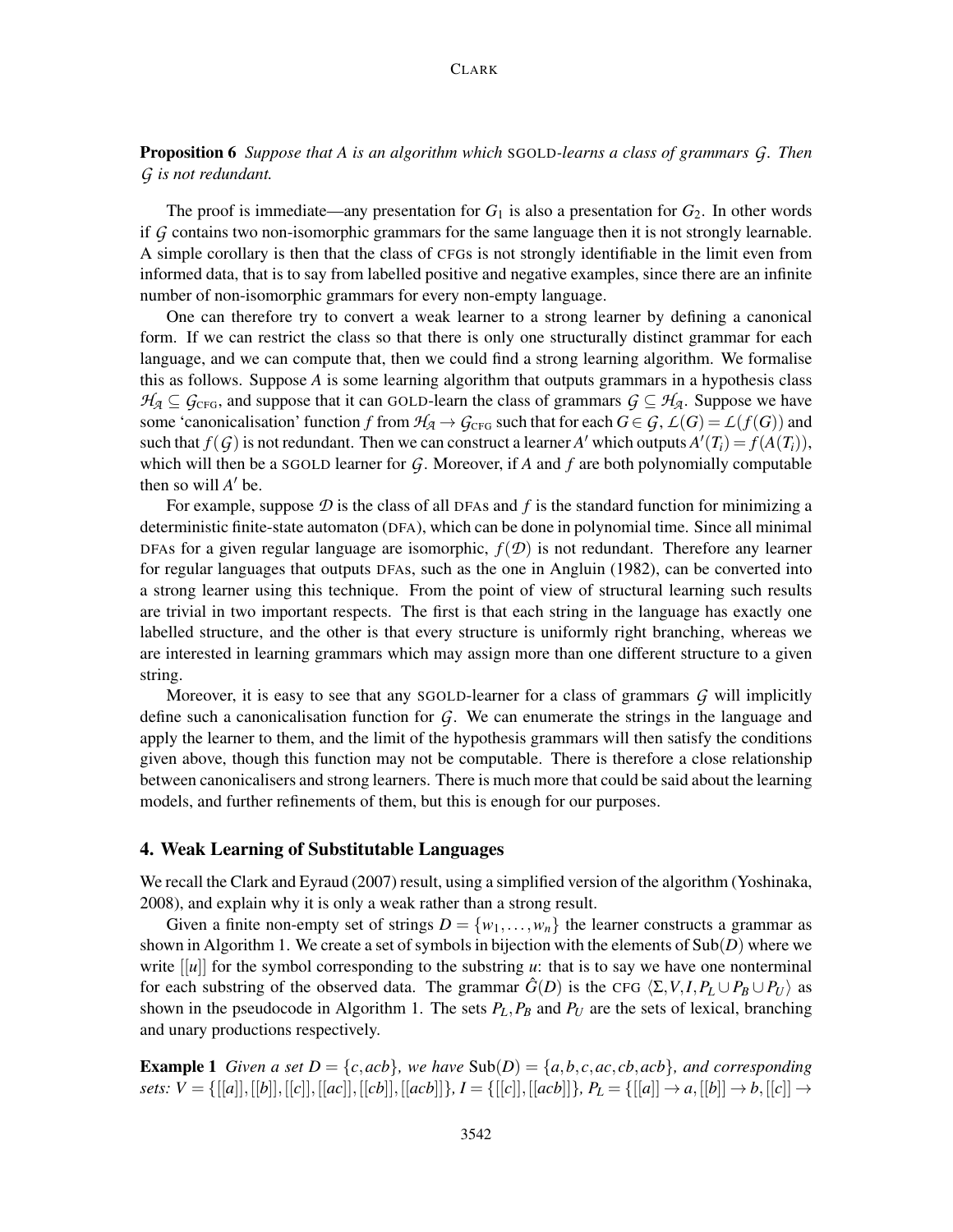Algorithm 1 Grammar construction procedure

**Data:** A finite set of strings  $D = \{w_1, w_2, \ldots, w_n\}$ Result: A CFG *G*  $V := Sub(D)$ :  $I := \{[[u]] \mid u \in D\};\$  $P_L := \{[[a]] \rightarrow a \mid a \in \Sigma \cap V\};\$  $P_B := \{[[uv]] \rightarrow [[u]][[v]] \mid u, v, uv \in V\};\$  $P_U := \{[[u]] \rightarrow [[v]] \mid \exists (l,r) \land \text{I}ur \in D \land \text{I}vr \in D\};\$ output  $G = \langle \Sigma, V, I, P_L \cup P_B \cup P_U \rangle$ 

 $c$ },  $P_B = \{[[ac]] \rightarrow [[a]][[c]], [[cb]] \rightarrow [[c]][[b]], [[acb]] \rightarrow [[ac]][[b]], [[acb]] \rightarrow [[a]][[cb]]\}$  and  $P_U =$  $\{[[c]] \rightarrow [[acb]], [[acb]] \rightarrow [[c]]\}$ *. As can be verified this CFG defines the language*  $\{a^n cb^n \mid n \ge 0\}$ *.* 

There are two natural ways to turn this grammar construction procedure into a learning algorithm. One is simply to apply this procedure to all of the available data. This will give a WBC-learner for the class of substitutable CFGs.

Alternatively since we can parse with the grammars, we can convert this into a GOLD learner, by only changing the hypothesis when the hypothesis is demonstrably too small. This means that once we have a weakly correct hypothesis the learner will no longer change its output. This simple modification gives a variant of the learner in Clark and Eyraud (2007). However this does not mean that this is a strong learner, since it may converge to a different hypothesis for different presentations of the same language. For example if a presentation of the language from Example 1 starts  ${a, acb,...}$  then the learner will converge in two steps to the grammar shown in Example 1. If on the other hand, the presentation starts {*acb*,*aacbb*,...} then it will also converge in two steps, but to a different, larger, grammar that includes nonterminals such as [[*aa*]] and has a larger set of productions. This grammar is weakly equivalent to the former grammar, but it is not isomorphic or structurally equivalent, as it will assign a larger set of parses to strings like *aacbb*. It is more ambiguous. Indeed it is easy to see that this grammar will assign every possible binary branching structure to any string that is part of the set that the grammar is constructed from. And of course, the presentation could start with an arbitrarily long string—in which case the first grammar which it generates could be arbitrarily large.

## 5. The Syntactic Structure of Substitutable Languages

In this section we use a modification of Clark (2011) as the basis for our canonical grammars; in the case of substitutable languages the theory is quite simple so we will not present it in all its generality. Each nonterminal/syntactic category will correspond to a congruence class. With substitutable languages, we can show that the language itself, considered as a set of strings, has a simple intrinsic structure that can be used to define a particular finite grammar.

We start with the following definition:

**Definition 7** A congruence class X is prime if it is non-zero and non-unit and for any two congru*ence classes Y*,*Z such that X* =*Y* ·*Z then either Y or Z is the unit. If a non-zero non-unit congruence class is not prime then we say it is* composite*.*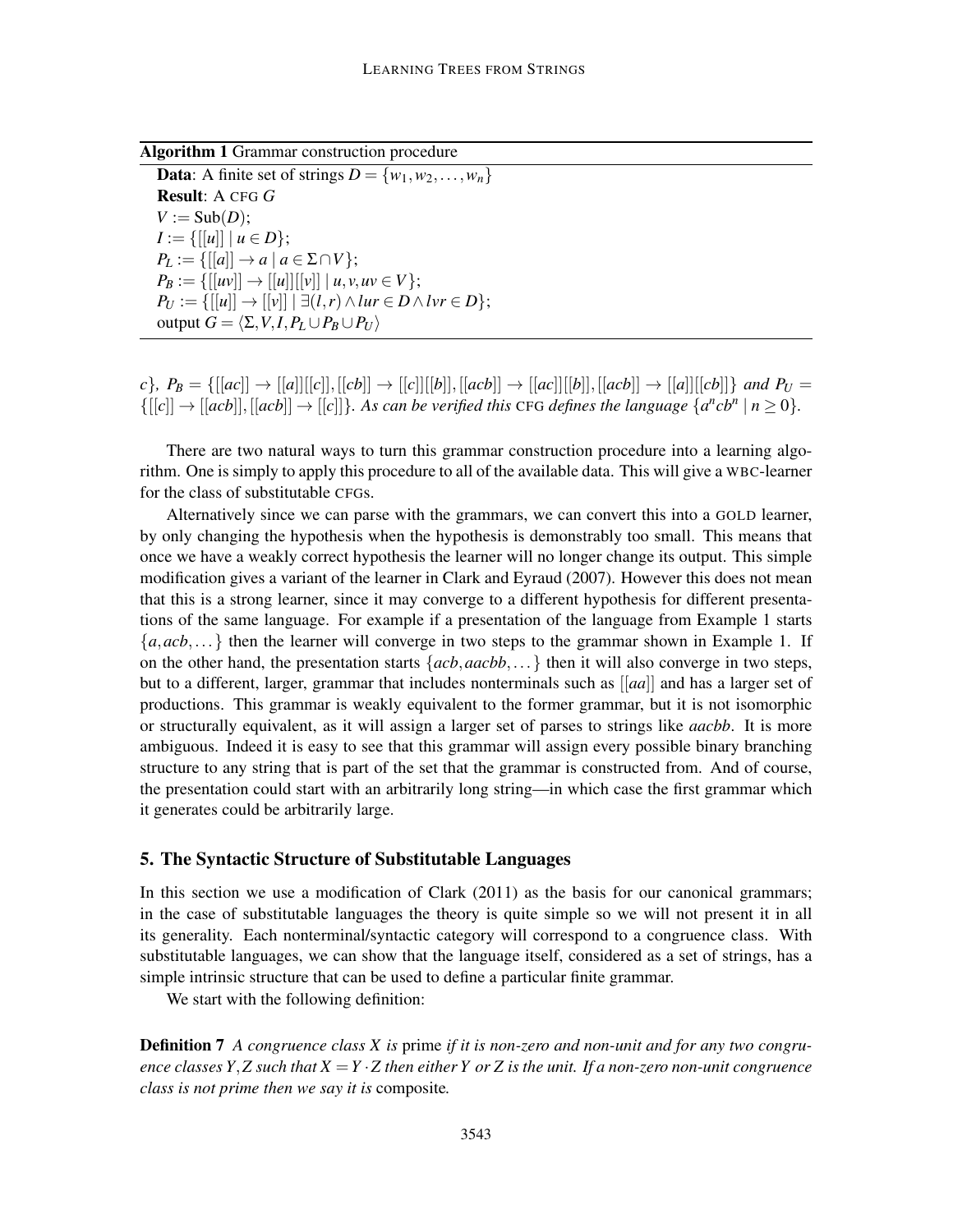In other words a class is not prime if it can be decomposed into the concatenation of two other congruence classes. The stipulation that the unit and zero congruence classes are not prime is analogous to the stipulation that 1 is not a prime number. We will not give a detailed exposition of why the concept of a prime congruence class is important, but one intuitive reason is this. If we have nonterminals that correspond to congruence classes, and a congruence class *N* is composite, then that means that we can decompose N into two classes  $P, Q$  such that  $N = PO$ . In that case we can replace every occurrence of N on the right hand side of a rule by the sequence  $\langle P, Q \rangle$ ; assuming that *P* and *Q* can be represented adequately, nothing will be lost. Thus non-prime congruence classes can always be replaced by a sequence of prime congruence classes, and we can limit our attention to the primes which informally are those where "the whole is greater than the sum of the parts". More algebraically, we can think of the primes as representing the points where the concatenation operations in the free monoid and the syntactic monoid differ in interesting ways.

**Example 2** Consider the language  $L = \{a^n cb^n \mid n \ge 0\}$ . This language is not regular and therefore *has an infinite number of congruence classes of which three are prime. The congruence classes are as follows:*

- {λ} *is a congruence class with just one element; this is the unit congruence class which is not prime.*
- *The zero congruence class which consists of all strings that have empty distribution.*
- *L is a congruence class which is prime.*
- $[a] = \{a\}$  *is prime as is*  $[b] = \{b\}.$
- We also have an infinite number of congruence classes of the form  $\{a^i\}$  for any  $i > 1$ . These *are all composite as they can be represented as*  $[a] \cdot [a^{i-1}]$ *; similarly for*  $\{b^{i}\}$ .
- Similarly we have classes of the form  $[a^i c] = \{a^{i+j} cb^j | j \ge 0\}$  and  $[cb^i] = \{a^j cb^{i+j} | j \ge 0\}$ *which again are composite.*

*L* is not always prime as the following trivial example demonstrates.

**Example 3** *Consider the finite language*  $L = \{ab\}$ *. This language has 5 congruence classes:* [*a*],[*b*],[*ab*],[λ] *and the zero congruence class. The first 4 are all singleton sets.* [*a*] *and* [*b*] *are prime but*  $[ab] = \{ab\} = [a][b]$ *, and so L is not prime.* 

**Proposition 8** *For every a*  $\in \Sigma$ *, for any language L, if* [*a*] *is non-zero and non-unit then* [*a*] *is prime.* 

**Proof** Let *a* be some letter in a language *L* and let [*a*] be its congruence class. Suppose there are two congruence classes *X*, *Y* such that  $XY = [a]$ . Since  $a \in [a]$ , *a* must be in *XY*. Since we cannot split a string of length 1 into two non-empty strings, one of *X* and *Y* must be the unit.

We can now define the class of languages that we target with our learning algorithm.

Definition 9 *Let Lsc be the set of all languages which are substitutable, non-empty, do not contain* λ *and have a finite number of prime congruence classes.*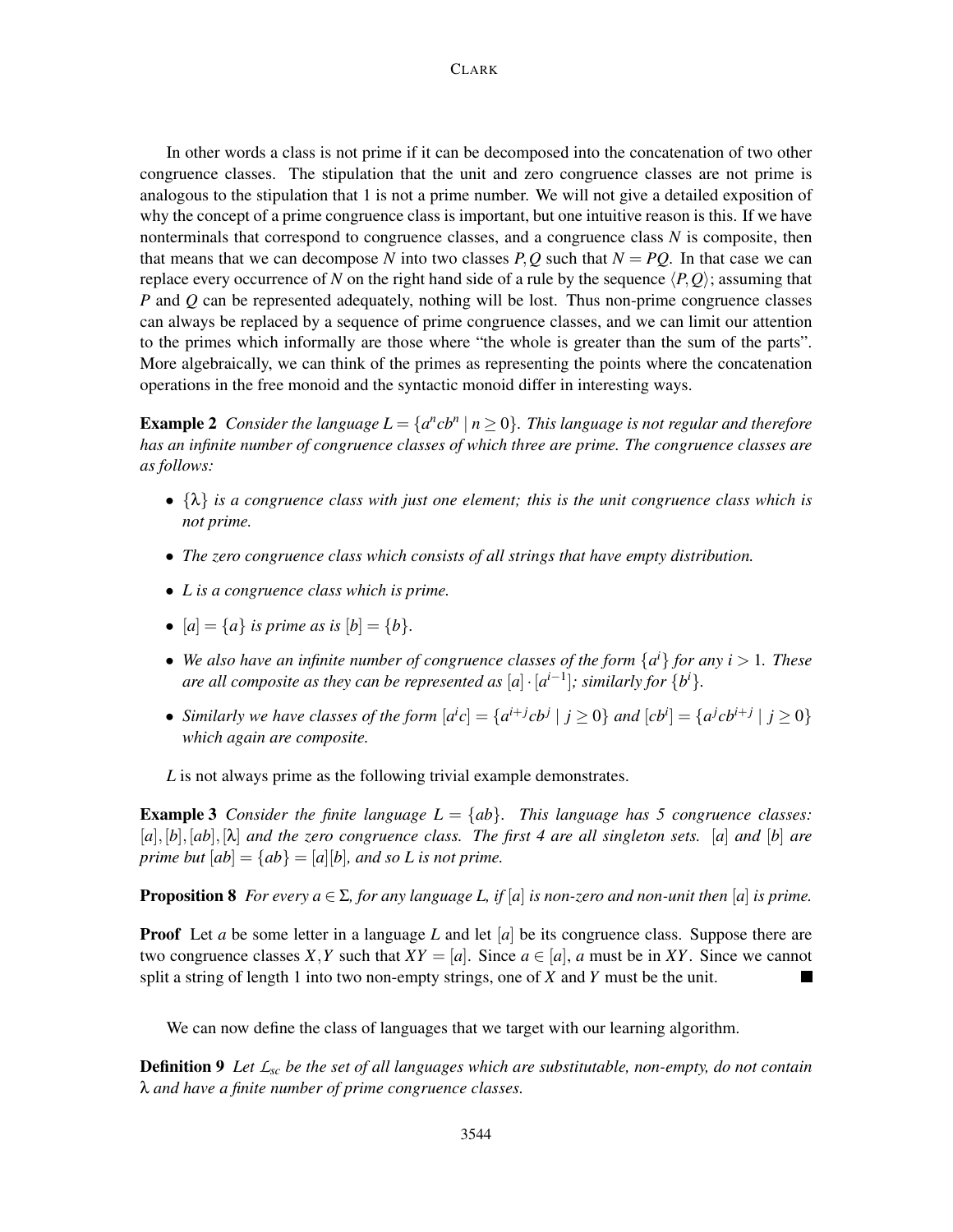Given that there are substitutable languages which are not CFLs—the MIX language (Kanazawa and Salvati, 2012) being a good example—we need to restrict the class in some way. Here we consider only languages where there are a finite number of prime congruence classes. This implies, as we shall see later, that the language is a CFL. Every regular language of course has a finite number of primes as it has a finite number of congruence classes. Not all substitutable context-free languages have a finite number of primes, as this next example shows.

**Example 4** Consider the language  $L = \{c^i b a^i b \mid i > 0\} \cup \{c^i d e^i d \mid i > 0\}$ . This is a substitutable *context-free language. The distribution of baib is the single context* {(*c i* ,λ)} *which is the same as that of deid. Therefore we have an infinite number of congruence classes of the form* {*baib*,*deid*}*, each of which is prime.*

Definition 10 *A* prime decomposition *of a congruence class X is a finite sequence of one or more prime congruence classes*  $\alpha = \langle X_1, \ldots, X_k \rangle$  *such that*  $X = \overline{\alpha}$ *.* 

Clearly any prime congruence class *X* has a trivial prime decomposition of length one, namely  $\langle X \rangle$ . We have a prime factorization lemma for substitutable languages; we can rather pompously call this the 'fundamental lemma' by analogy with the fundamental lemma of arithmetic. This lemma means that we can represent all of the congruence classes exactly using just concatenations of the prime congruence classes.

Lemma 11 *Every non-zero non-unit congruence class of a language in Lsc has a unique prime factorisation.*

For proof see Lemma 33 in the appendix. Note that this is not the case in general for languages which are not substitutable, as the following example demonstrates.

**Example 5** *Let*  $L = \{abcd, apcd, bx\}$ *. Note that* L is finite but not substitutable since  $p \not\equiv b$ *. Among the congruence classes are*  $\{a\}, \{b\}, \{c\}$   $\{ab, ap\}$ *,*  $\{bc, pc\}$  *and*  $\{abc, apc\}$ *. Clearly*  $\{ab, ap\}$ *,* {*bc*, *pc*} *are both prime but* {*abc*,*apc*} *is composite and has the two distinct prime decompositions*  ${ab, ap} \cdot {c}$  *and*  ${a} \cdot {bc, pc}$ *.* 

If we restrict ourselves to languages in *Lsc* then we can assume without loss of generality that the nonterminals of the generating grammar correspond to congruence classes. In a substitutable language, a trim CFG cannot have a nonterminal that generates two strings that are not congruent. Similarly, if the grammar had two distinct nonterminals that generated congruent strings, we could merge them without altering the generated language.

Given that non-regular languages will have an infinite number of congruence classes, and that CFGs have by definition only a finite number of nonterminals, we cannot have one nonterminal for every congruence class. However in languages in *Lsc* there are only finitely many prime congruence classes, and since every other congruence class can be represented perfectly as a sequence of primes, it is sufficient to consider a grammar which has nonterminals that correspond to the primes. Therefore we will consider grammars whose nonterminals correspond only to the prime congruence classes of the grammar: we add one extra nonterminal *S*, a start symbol, which will not appear on the right hand side of any rule.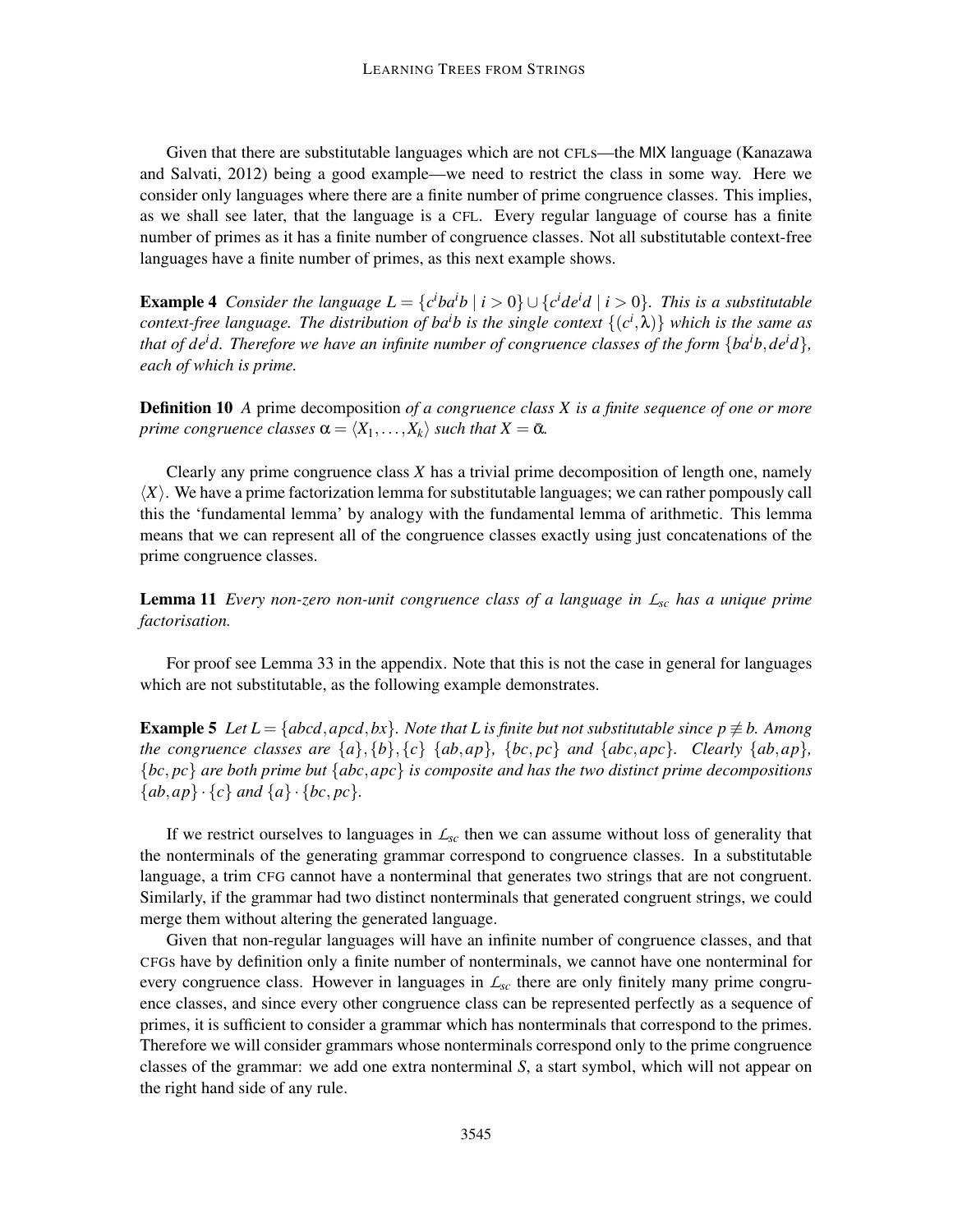#### 5.1 Productions

We now consider an abstract notion of a production where the nonterminals are the prime congruence classes.

**Definition 12** A correct *branching production is of the form*  $|\bar{\alpha}| \to \alpha$  *where*  $\alpha$  *is a sequence of at least 2 primes and* [ᾱ] *is a prime congruence class. A correct lexical production is one of the form*  $[a] \rightarrow a$  *where*  $a \in \Sigma$ *, and*  $[a]$  *is prime.* 

**Example 6** Consider the language  $L = \{a^n cb^n \mid n \ge 0\}$ . This has primes [a], [c] and [b]. The correct *lexical productions are the three obvious ones*  $[a] \rightarrow a$ ,  $[b] \rightarrow b$  and  $[c] \rightarrow c$ . The only correct *branching productions have* [*c*] *on the left hand side, and are* [*c*]  $\rightarrow$  [*a*][*c*][*b*], [*c*]  $\rightarrow$  [*a*][*a*][*c*][*b*][*b*] *and so on.*

Clearly in the previous example we want to rule out productions like  $[c] \rightarrow [a][a][c][b][b]$  since the right hand sides are too long, and will make the derivation trees too flat. We want each production to be as simple as possible. Informally we say that the right hand side of the production  $[a][a][c][b][b]$  is too long since there is a proper subsequence  $[a][c][b]$  which generates strings in a prime congruence class, and should be represented just by the prime [*c*].

**Definition 13** *We say that a sequence of primes*  $\alpha$  *is* pleonastic *(too long) if*  $\alpha = \gamma \beta \delta$  *for some*  $\gamma$ ,  $\beta$ ,  $\delta$ *, which are sequences of primes, such that*  $|\gamma| + |\delta| > 0$ ,  $[\bar{\beta}]$  *is a prime, and*  $|\beta| > 1$ .

**Definition 14** *We say that a correct production*  $N \to \alpha$  *is pleonastic if*  $\alpha$  *is pleonastic.* A correct *production is* valid *if it is not pleonastic.*

Note that a pleonastic production by definition must have a right hand side of length at least 3.

For any string *w* in a prime congruence class where  $w = a_1 \dots a_n$ ,  $a_i \in \Sigma$  we can construct a correct production  $[w] \rightarrow [a_1] \dots [a_n]$ . Such productions may in general be pleonastic because there may be substrings that can be represented by prime congruence classes. From a structural perspective, the local trees derived from these productions are too shallow as they flatten out relevant parts of the structure of the string. Nonetheless we can find a set of valid productions that will generate the string *w* from the nonterminal [*w*], as Lemma 18 below shows.

#### 5.2 Canonical Grammars

We will now define canonical grammars for every language *L* in *Lsc*. Note that for every language in  $L_{\rm sc}$ , *L* is a congruence class.

First of all we need the following lemma to establish that the grammar will be finite: see proof of Lemma 35 in the appendix.

**Lemma 15** *If*  $L \in \mathcal{L}_{\text{sc}}$  *then there are a finite number of valid productions.* 

**Definition 16** Let L be some language in  $\mathcal{L}_{sc}$ . We define the following grammar,  $G_*(L)$ . The non*terminals are the prime congruence classes of L, together with an additional symbol S, which is the start symbol. Let*  $\alpha(L)$  *be the unique prime decomposition of L. We define the set of productions, P. to have the following elements:*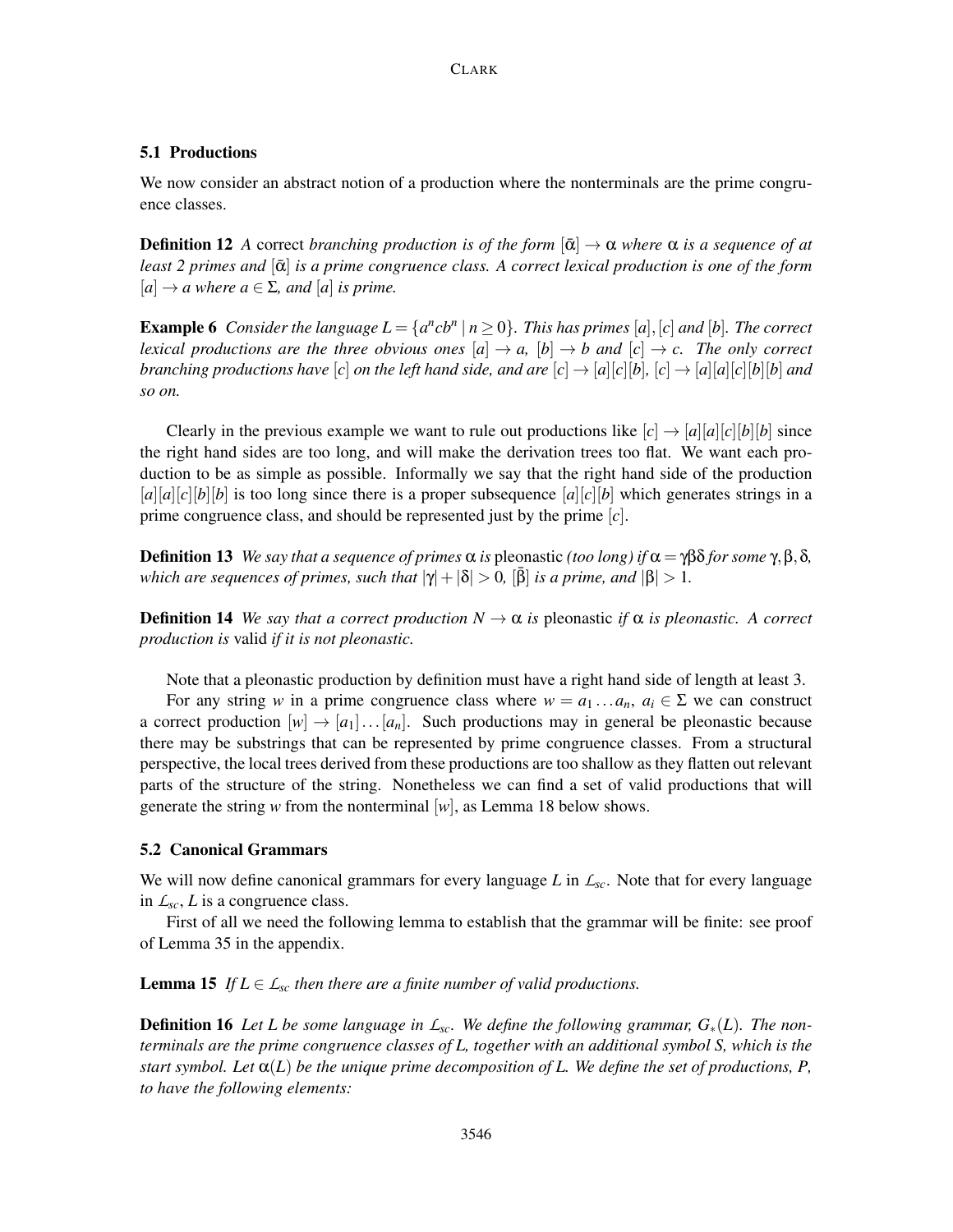- *the single production containing the start symbol:*  $S \rightarrow \alpha(L)$ *,*
- *all valid productions, of which there are only finitely many by Lemma 15,*
- *for each terminal symbol a that occurs in the language, the production*  $[a] \rightarrow a$ .

This is a unique CFG for every language in  $\mathcal{L}_{sc}$ . We now show that  $G_*(L)$  generates  $L$ .

**Lemma 17** If  $L \in \mathcal{L}_{sc}$  *is a substitutable language, then for any prime congruence class X,*  $L(G_*(L), X)$  ⊂ *X*.

**Proof** This is a simple induction on the length of the derivation. For  $X \to a$ , we know that  $a \in X$  by construction. Suppose  $X_i \stackrel{*}{\Rightarrow} u_i$  for all  $1 \le i \le n$  and  $X_0 \to X_1 \dots X_n$  is a production in the grammar. Then by the inductive hypothesis  $u_i \in X_i$  and by the correctness of the production,  $u_1 \dots u_n \in X_0$ .

**Lemma 18** *Suppose*  $X \to \alpha$  *is a correct production. Then*  $X \stackrel{*}{\Rightarrow}_{G_*(L)} \alpha$ *.* 

**Proof** By induction on the length of  $\alpha$ . Base case:  $\alpha$  is of length 2, in which case it cannot be pleonastic, and so  $X \to \alpha$  is valid and in  $G_*(L)$ , and therefore  $X \stackrel{*}{\Rightarrow} \alpha$ . Inductive step: consider a correct production  $X \to \alpha$  where  $\alpha$  is of length k. If it is not pleonastic, then it is valid, and so *X* → α is a production in  $G_*(L)$ , and so  $X \stackrel{*}{\Rightarrow} \alpha$ . Alternatively it is pleonastic and therefore  $\alpha = \beta \gamma \delta$ where  $\gamma$  is the right hand side of a correct production,  $Y \to \gamma$ . Consider  $X \to \beta Y \delta$ , and  $Y \to \gamma$ . Both β*Y*δ and γ are shorter than α, and so by the inductive hypothesis  $X \stackrel{*}{\Rightarrow} \beta Y \delta$  and  $Y \stackrel{*}{\Rightarrow} \gamma$  so  $X \stackrel{*}{\Rightarrow} \alpha$ . So the lemma follows by induction.

**Lemma 19** *Suppose X is a prime, and*  $w \in X$ *. Then*  $X \stackrel{*}{\Rightarrow}_{G_*(L)} w$ *.* 

**Proof** If *w* is of length 1, then we have  $X \to w$ . Let  $w = a_1 \dots a_n$  be some string of length  $n > 1$ . Let  $\alpha = [a_1] \dots [a_n]$ . So  $X \to \alpha$  is a correct production. Therefore by Lemma 18  $X \stackrel{*}{\Rightarrow} \alpha$ . Since we have the lexical rules  $[a_i] \rightarrow a_i$  we can also derive  $\alpha \stackrel{*}{\Rightarrow} w$ .

**Proposition 20** *For any*  $L \in \mathcal{L}_{sc}$ ,  $\mathcal{L}(G_*(L)) = L$ .

**Proof** Suppose *L* has prime factorisation  $A_1 \text{...} A_n$ . *S* occurs on the left hand side of the single production  $S \to A_1 \dots A_n$ . Since  $\mathcal{L}(G_*(L), A_i) = A_i$  by Lemmas 17 and 19,  $\mathcal{L}(G_*(L), S) = A_1 \dots A_n = L$ . ٠

Definition 21 *We define Gsc to be the set of canonical context-free grammars for the languages in Lsc:*

$$
\mathcal{G}_{\mathit{sc}} = \{ G_*(L) \mid L \in \mathcal{L}_{\mathit{sc}} \}.
$$

Lemma 22 *Gsc is not redundant.*

**Proof** Suppose we have two weakly equivalent grammars  $G_1, G_2$  in this class; then  $G_1 =$  $G_*(\mathcal{L}(G_1)) = G_*(\mathcal{L}(G_2)) = G_2$  and so they are isomorphic.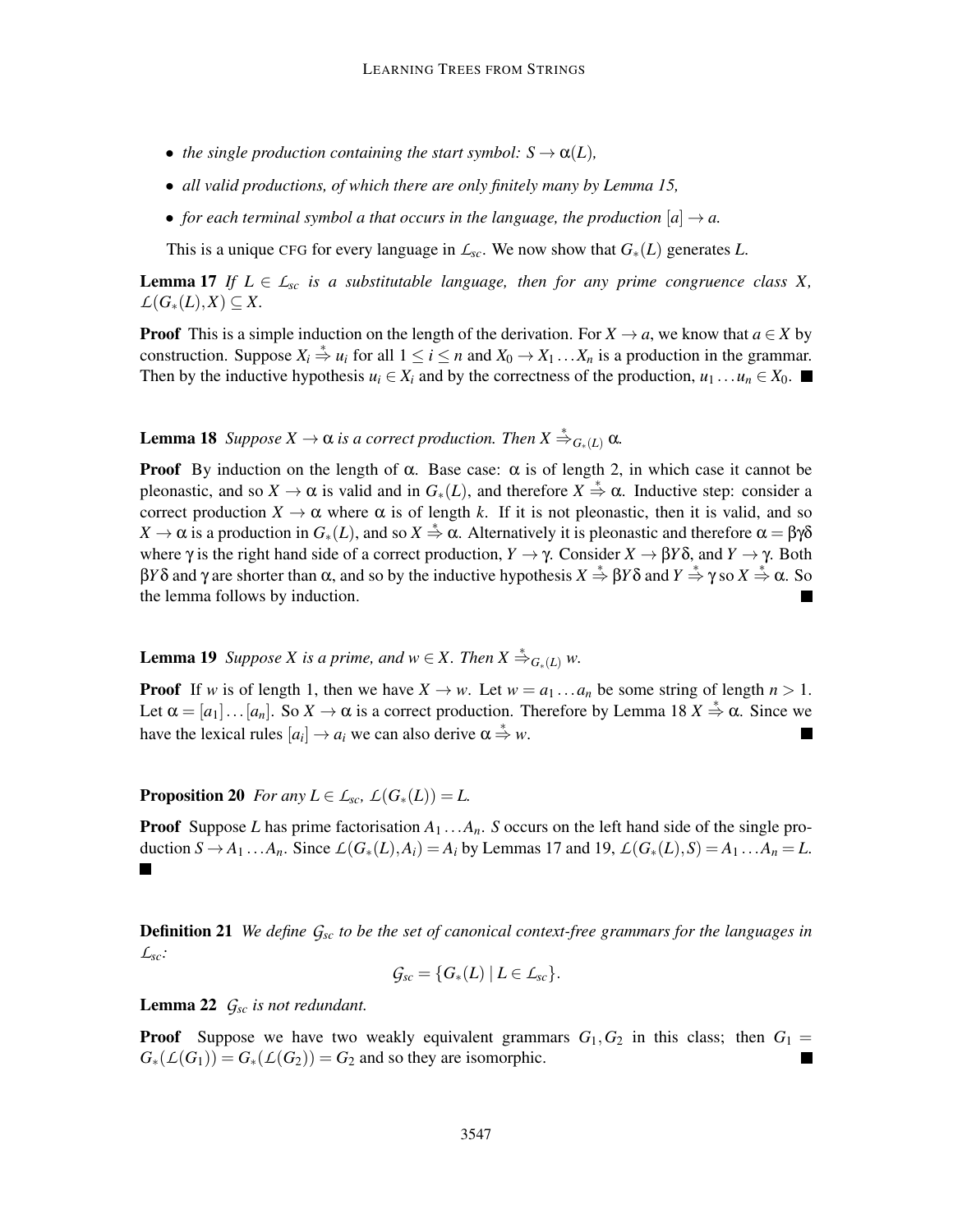## 6. An Algorithm for Strong Learning

We now present a strong learning algorithm. We then demonstrate in Section 7 that for all grammars in *Gsc* the algorithm strongly converges in the SGOLD framework.

In outline, the algorithm works as follows; we accumulate all of the data that we have seen so far into a finite set *D*. We start by using Algorithm 1 to construct a CFG  $G^w$  which will be weakly correct for a sufficiently large input data. Using this observed data, together with the grammar which is used for parsing, we can then compute the canonical grammar for the language as follows.

- 1. We partition  $\text{Sub}(D)$  into congruence classes, with respect to our learned grammar  $G^w$ .
- 2. We pick the lexicographically shortest string in each class as the label we will use for the nonterminal.
- 3. We then test to see which of the congruence classes are prime.
- 4. Each class is decomposed uniquely into a sequence of primes.
- 5. A set of valid rules is constructed from the strings in the prime congruence classes.
- 6. We then eliminate pleonastic productions from this set of productions.
- 7. Finally, we return a grammar  $G<sup>s</sup>$  constructed from these productions.

We can perform the first task efficiently, using the grammar and the substitutability property. Given that each string in  $\text{Sub}(D)$  occurs in the sample D, for each substring  $u$  we have some context  $(l, r)$  such that  $lur \in D$ . Given the substitutability condition, *v* is congruent to *u* iff  $lvr \in L(G_*)$ . Under the assumption that the grammar is correct we can test this by seeing whether  $lvr \in L(G^w)$ , using a standard polynomial parser, such as a CKY parser.

We now have a partition of  $\text{Sub}(D)$  into *k* classes  $C_1, \ldots, C_k$ . We pick the lexicographically shortest element of each class (with respect to  $\prec$ ) which we denote by  $u_1, \ldots, u_k$ . Given a class, we want to test whether it is prime or not. Take the shortest element *w* in the class. Test every possible split of *w* into non-zero strings *u*, *v* such that  $uv = w$ . Clearly there are  $|w| - 1$  possible splits—for each split, identify the classes of  $u, v$  and test to see whether every element in the class can be formed as a concatenation of these two. If there is some string that cannot be split, then we know that the congruence class must be prime. If on the other hand we conclude that the class is not prime, we might potentially be wrong: we might for example think that  $X = YZ$  simply because we have not yet observed one of the strings in  $X \ YZ$ . We present the pseudocode for this procedure in Algorithm 2.

For all of the non-prime congruence classes, we now want to compute the unique decomposition into primes. There are a number of obvious polynomial algorithms. We start by taking the shortest string *w* in a class; suppose it is of length *n* consisting of  $a_1 \ldots a_n$ . We convert this into a sequence of primes  $[a_1] \dots [a_n]$ . We then greedily convert this into a unique shortest sequence of primes by checking every proper subsequence of length at least 2, and seeing if that string is in a prime congruence class. If it is then we replace that subsequence by the prime. We repeat until there are no proper subsequences that are primes. Alternatively we can use a shortest path algorithm. We create a graph which has one node for each  $0,1,\ldots,n$ . We create an arc from  $i \rightarrow j$  if the substring spanning  $[i, j]$  is prime. We then take the shortest path from 0 to  $n$ ; and read off the sequence of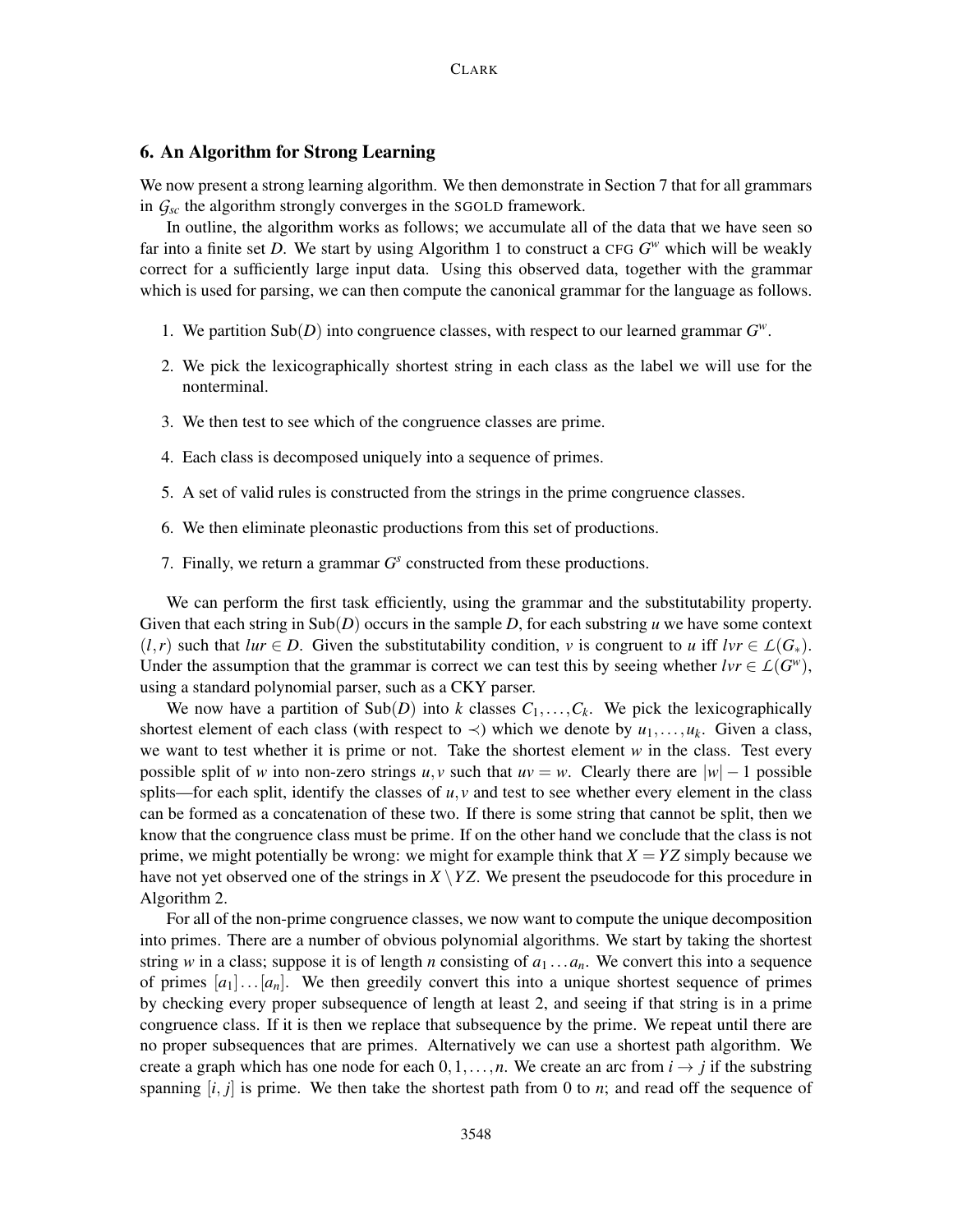| <b>Algorithm 2</b> Testing for primality                                                                                  |
|---------------------------------------------------------------------------------------------------------------------------|
| <b>Data:</b> A set of strings $X$                                                                                         |
| <b>Data</b> : A partition of strings $X = \{X_1, \ldots, X_n\}$ , such that $\text{Sub}(X) \subseteq \bigcup \mathcal{X}$ |
| <b>Result:</b> True or false                                                                                              |
| Select shortest $w \in X$ ;                                                                                               |
| for $u, v \in \Sigma^+$ such that $uv = w$ do                                                                             |
| $X_i \in \mathcal{X}$ is the set such that $u \in X_i$ ;                                                                  |
| $X_i \in \mathcal{X}$ is the set such that $v \in X_i$ ;                                                                  |
| if $X \subseteq X_i X_j$ then                                                                                             |
| return false;                                                                                                             |
| end if                                                                                                                    |
| end for                                                                                                                   |
| return true;                                                                                                              |

primes by looking at the primes of the relevant segments. Note that since the lexical congruence classes are all prime, we know there will be at least one such path; since the language is substitutable we know this will be unique.

We then identify a set of valid productions. Every valid production will be of the form  $N \to M\alpha$ where *N*,*M* are primes and  $\alpha$  is a prime decomposition of length at least 1. For any given *N*,*M* there will be at most one such rule. Accordingly we loop through all triples of *N* and *M*,*Q* as follows: for each prime *N*, for each prime *M*, for each class *Q*, take  $\alpha$  to be the prime decomposition of *Q*, and test to see if  $N \to M\alpha$  is valid. We can test if it is correct easily by taking any shortest string *u* from *M* and any shortest string *v* from  $\alpha$  and seeing if  $uv \in N$ ; if it does then the rule is correct. Then we can test if it is valid by taking every proper prefix of  $M\alpha$  of length at least two and testing if it corresponds to a prime. If no prefix does then the production is not pleonastic and is therefore valid.

For the lexical productions, we simply add all productions of the form  $[a] \rightarrow a$  where  $a \in \Sigma$ . For the initial symbol *S*, we identify the unique congruence class of strings in the language *X*. If it is prime, then we add a rule  $S \to X$ . If it is not prime, and  $\alpha$  is its unique prime decomposition then we add the rule  $S \to \alpha$ .

#### 7. Analysis

We now proceed to the analysis of Algorithm 3, the learner  $A_{SGOLD}$ . We want to prove three things: first that the algorithm strongly learns a certain class; secondly, that the algorithm runs in polynomial update time; finally that the algorithm converges rapidly, in the technical sense that it has a polynomially sized characteristic set.

We now are in a position to state our main result. We have defined a learning model, SGOLD, an algorithm  $A_{SGOLD}$  and a class of grammars  $G_{sc}$ .

## **Theorem 23**  $A_{SGOLD}$  SGOLD-learns the class of grammars  $G_{sc}$ .

In order to prove this we will show that for any presentation of a grammar in the class we will converge strongly to a grammar isomorphic to the canonical grammar. In what follows we suppose  $G_*$  is a grammar in  $G_{sc}$ , and that  $L_* = \mathcal{L}(G_*)$ . For a grammar  $G_* \in G_{sc}$ , we define  $\chi(G_*)$  to be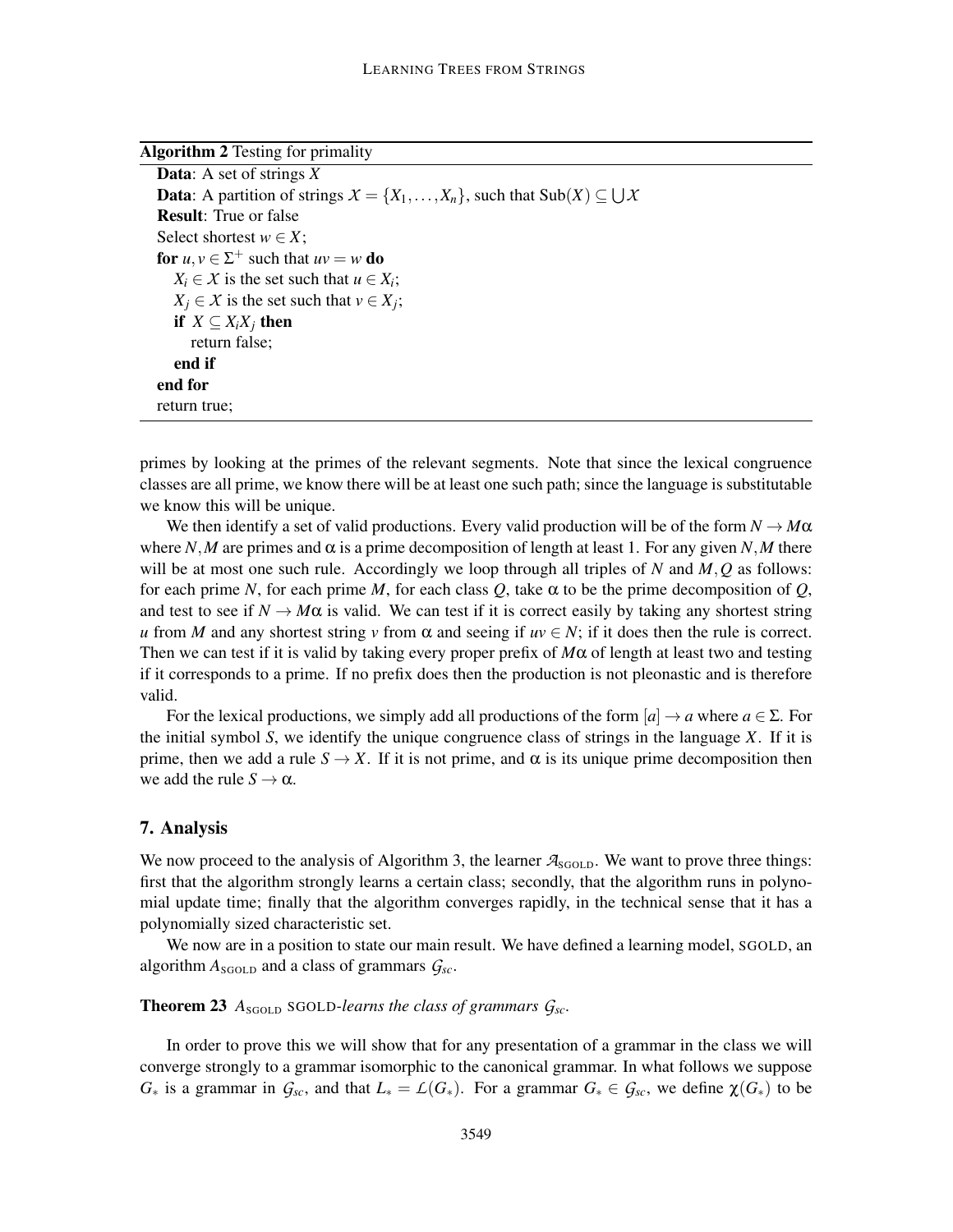Algorithm  $3 \text{ A}_{SGOLD}$  Strong Gold Learning Algorithm

**Data:** A sequence of strings  $w_1, w_2, \ldots$ Data: Σ **Result:** A sequence of CFGs  $G_1, G_2, \ldots$ let  $D := \emptyset$ ; for  $n = 1, 2, ...$  do let *D* := *D*∪{*w<sub>n</sub>*};  $\hat{G} = \hat{G}(D);$ Let *C* be the partition of  $\text{Sub}(D)$  into classes; Let *Pr* be the set of primes computed using Algorithm 2; For each class *N* in *C* compute the prime decomposition  $\alpha(N) \in Pr^+$ ; Let  $V = \{[[N]] \mid N \in Pr\}$  be a set of nonterminals each labeled with the lexicographically shortest element in its class; Let *S* be a start symbol; *P*<sup>*L*</sup> = {[[*N*]] → *a* | [[*N*]] ∈ *V*, *a* ∈ Σ∩*N*}; *P*<sup>*I*</sup> = {*S* → [[*N*]] | ∃*w* ∈ *N*, *w* ∈ *D*};  $P_B = \emptyset$ ; for  $N \in Pr$ ,  $M \in Pr$ ,  $Q \in C$  do  $R = (N \rightarrow M\alpha(Q));$ **if** *R* is correct and valid **then**  $P_R = P_R \cup \{R\};$ end if end for output  $G_n := \langle \Sigma, V \cup \{S\}, \{S\}, P_L \cup P_B \cup P_I \rangle;$ end for

a sufficiently large, yet polynomially bounded set of strings from  $\mathcal{L}(G_*)$  such that when the input data includes this set, the weak grammar output will be correct (Clark and Eyraud, 2007) and which contains the shortest string in each prime congruence class.

**Definition 24** For a grammar  $G = \langle \Sigma, V, I, P \rangle$  we define  $\chi(G)$  as follows. For any  $\alpha \in (\Sigma \cup V)^+$  we *define w*(α) ∈ Σ <sup>+</sup> *to be the smallest word, according to* ≺*, generated by* α*. Thus in particular for any word*  $u \in \Sigma^{+}$ ,  $w(u) = u$ . For each non-terminal  $N \in V$  define  $c(N)$  to be the smallest pair of *terminal strings*  $(l,r)$  *(extending*  $\prec$  *from*  $\Sigma^*$  *to*  $\Sigma^* \times \Sigma^*$ *, in some way), such that*  $S \stackrel{*}{\Rightarrow} lNr$ *. We now define the characteristic set*  $\chi(G_*) = \{lwr \mid (N \to \alpha) \in P, (l,r) = c(N), w = w(\alpha)\}.$ 

We prove the correctness of the rest of the model under the assumption that the input data contains  $\chi(G_*)$  and as a result that  $G^w$  is weakly correct:  $\mathcal{L}(G^w) = \mathcal{L}(G_*)$ . First, if  $G^w$  is correct, then the partition of Sub(*D*) into congruence classes will be correct in the sense that two strings of  $Sub(D)$  will be in the same class iff they are congruent.

**Lemma 25** *Suppose*  $X_1, \ldots, X_n$  *is a correct partition of*  $\text{Sub}(D)$  *into congruence classes. Then if Algorithm 2 returns true when applied to X<sup>i</sup> , then* [*X<sup>i</sup>* ] *is in fact prime.*

**Proof** Suppose  $[X_i]$  is not prime: then there are two congruence classes  $Y, Z$  such that  $[X_i] = YZ$ . Consider a string  $w \in X_i$ . There must be strings  $u, v$  such that  $w = uv$  and  $u \in Y, v \in Z$ . Since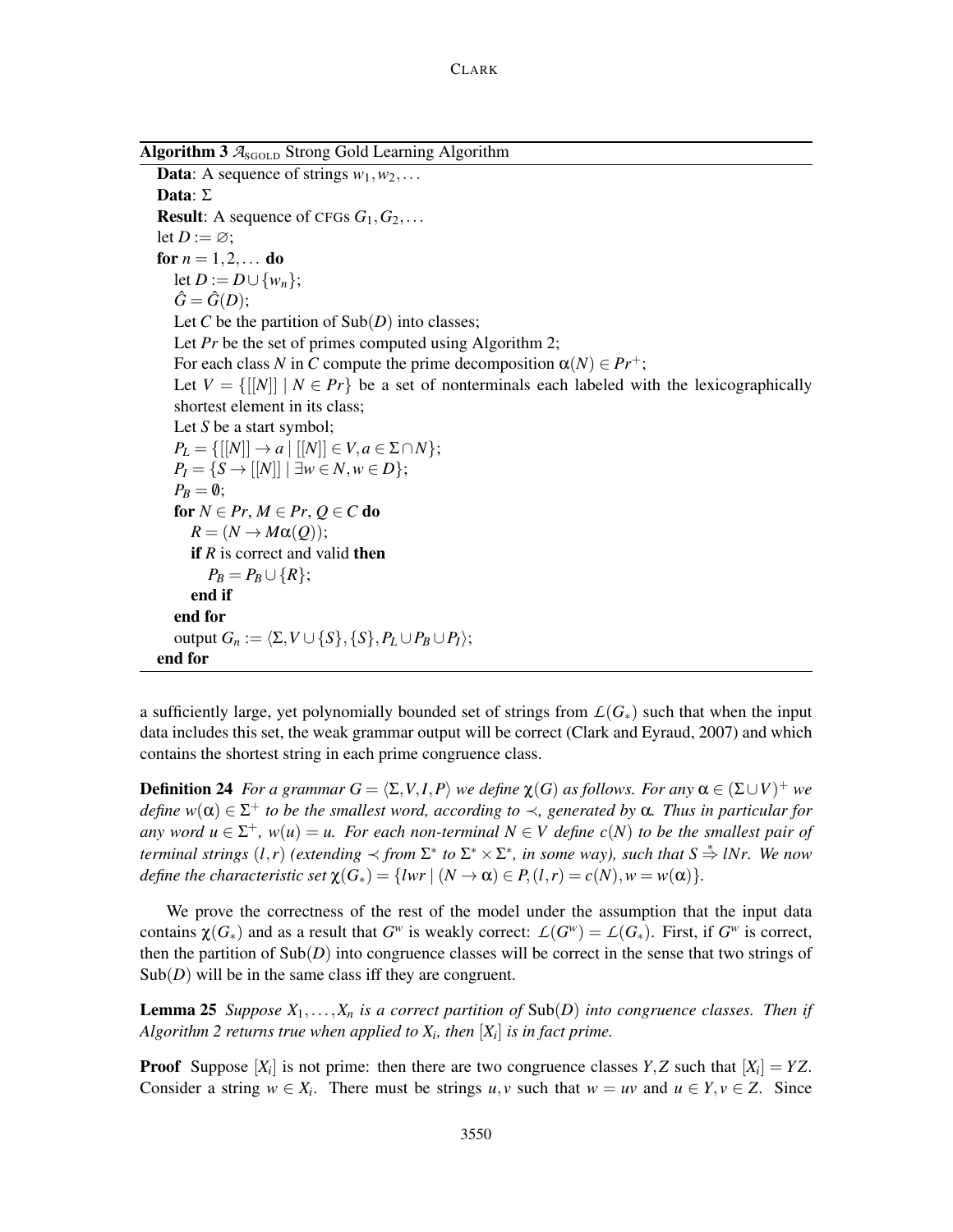$w \in Sub(D)$ ,  $u, v \in Sub(D)$ . Since the partition of  $Sub(D)$  is correct, there must be sets  $X_j, X_k$  such that  $u \in X_j$ ,  $v \in X_k$ . Therefore, using again the correctness and the fact that Sub(*D*) is substring closed, we have that  $X_i \subseteq X_j X_k$ , in which case Algorithm 2 will return false.

**Lemma 26** *Suppose*  $X_1, \ldots, X_n$  *is a correct partition of* Sub(*D*) *into congruence classes, and*  $D \supseteq$  $\chi(G_*)$ . Then Algorithm 2 returns true when applied to  $X_i$ , iff  $[X_i]$  is in fact prime.

**Proof**  $X_i$  is a finite subset of  $\text{Sub}(D)$ , and we assume that all of the elements of  $X_i$  are in fact congruent. We already showed one direction, namely that if the algorithm returns true then  $[X_i]$  is prime (Lemma 25). We now need to show that if  $[X_i]$  is prime, then the algorithm correctly returns true. If [*X<sup>i</sup>* ] is prime, then it will correspond to some nonterminal in the canonical grammar *G*∗, say *N*. There will be more than one production in  $G_*$  with *N* on the left hand side, and so by the construction of  $\chi(G_*)$ , and the correctness of the weak grammar, we will have at least one string from each production in  $\text{Sub}(D)$ , which means that since it is a correct partition the algorithm cannot find any pair of classes whose concatenation contains *X<sup>i</sup>* . ▅

As a consequence of this Lemma, we know that the algorithm will be able to correctly identify the set of primes of the language, and as a result will converge to the right set of nonterminals.

**Proposition 27** *If the input data includes*  $\chi(G_*)$ *, then*  $G^s \cong G_*$ *.* 

**Proof** We can verify that all and only the valid productions will be generated by the algorithm by the construction of the characteristic set.

Suppose  $N \to X_1 \dots X_n$  is a valid production in the grammar. Then by the construction of the characteristic set we will have a unique congruence class in the grammar corresponding to  $[X_2 \cdots X_n]$ . If  $n > 2$  then this will be composite, and if  $n = 2$  this will be prime, but in any event it will have a unique prime decomposition which will be exactly  $\langle X_2,...,X_n \rangle$ , by Lemma 33. Therefore this production will be produced by the algorithm.

Secondly suppose the algorithm produces some production  $N \to X_1, \ldots, X_n$ . We know that this will be valid since  $X_2, \ldots, X_n$  is a prime decomposition and is thus not pleonastic, and we tested all of the prefixes. We know that it will be correct, by the correctness of the weak learner and the fact that the congruence classes are correctly divided. It is easy to verify that the lexical and initial rules are also correctly extracted.  $\blacksquare$ 

To conclude the proof of Theorem 23, we just need to observe that since the characteristic set includes the shortest element of each prime congruence class, and so the labels for each nonterminal will not change which means that the output grammars will converge exactly.

We now consider the efficiency of the algorithm. It is easy show that this algorithm runs in polynomial time in the size of the data set  $||D||$ , noting first that  $|Sub(D)|$  is polynomial in  $||D||$ , and that as a result the grammars generated are all of polynomial size. Moreover the characteristic set has cardinality which is polynomial in the size of the grammar, and whose size is polynomially bounded in the thickness (Wakatsuki and Tomita, 1993).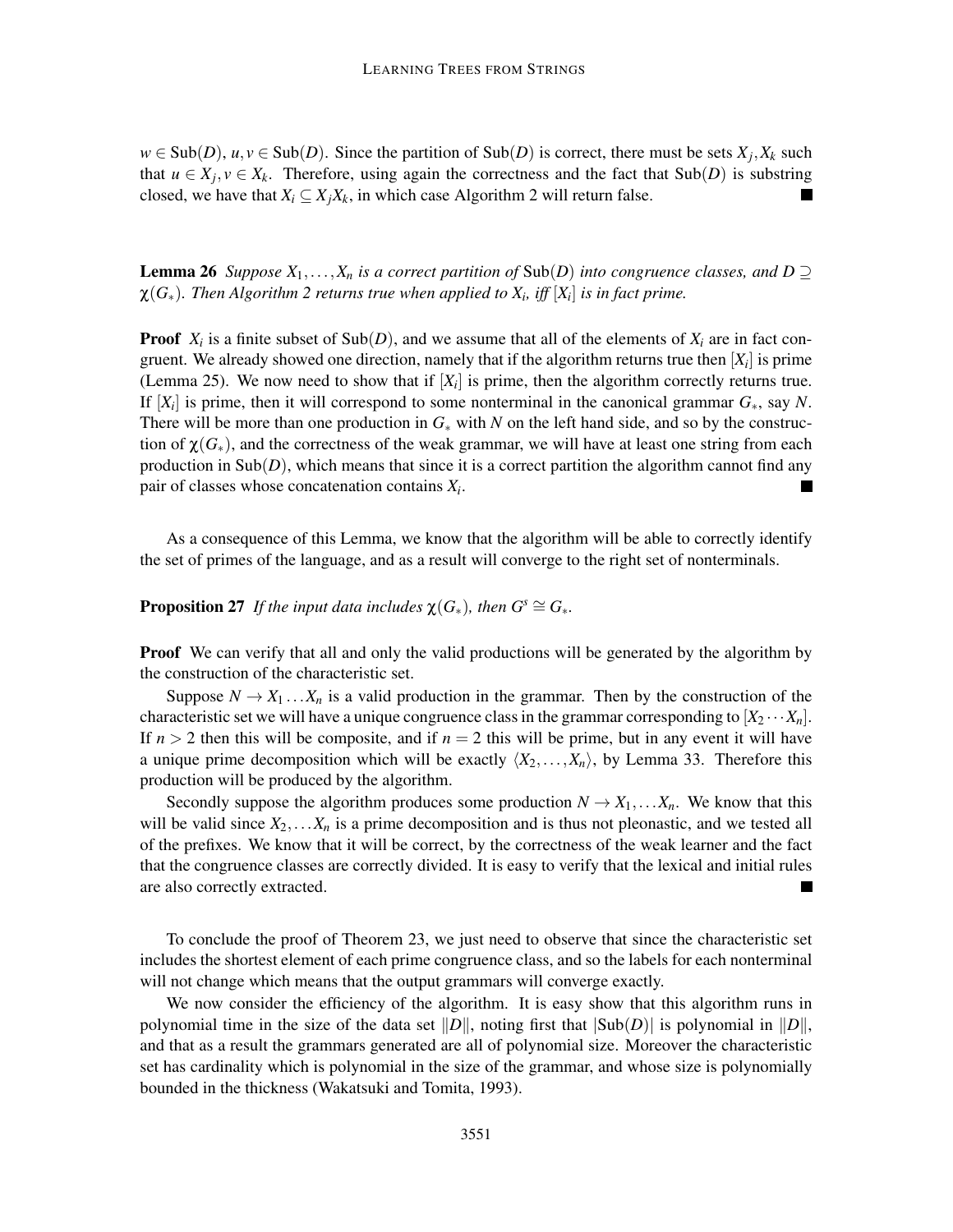|                                       | $S \rightarrow NTO$                                 |                                                                                                                                                                                                                                            |
|---------------------------------------|-----------------------------------------------------|--------------------------------------------------------------------------------------------------------------------------------------------------------------------------------------------------------------------------------------------|
|                                       | $NT3 \rightarrow open$                              | $S \rightarrow NTO$                                                                                                                                                                                                                        |
|                                       | $NT2 \rightarrow close$                             |                                                                                                                                                                                                                                            |
|                                       | $NT4 \rightarrow neg$                               | $\textbf{NT2}\rightarrow\textbf{NT2}$<br>$\textbf{NT0}$                                                                                                                                                                                    |
| $\mathbf{S} \rightarrow \mathbf{NT0}$ | $NT4 \rightarrow NT0 NT1$                           | $NT2 \rightarrow NTO NT2$<br>$NT2 \rightarrow a$<br>$\textbf{NT0} \rightarrow \textbf{NT0}$ NT0<br>$NT0 \rightarrow NT2 NT1$<br>$NT0 \rightarrow NT1 NT2$<br>$NT1 \rightarrow b$<br>$NT1 \rightarrow NT1 NT0$<br>$NT1 \rightarrow NT0 NT1$ |
| $\mathbf{NT1} \to \mathbf{b}$         | $NT0 \rightarrow a$                                 |                                                                                                                                                                                                                                            |
| $\mathbf{NT2} \rightarrow \mathbf{a}$ | $NT0 \rightarrow b$                                 |                                                                                                                                                                                                                                            |
| $\mathbf{NT0}\rightarrow \mathbf{c}$  | $NT0 \rightarrow c$                                 |                                                                                                                                                                                                                                            |
| NTO $\rightarrow$ NT2 NT0 NT1         | $\mathrm{NT0} \rightarrow \mathrm{NT3}$ NT4 NT0 NT2 |                                                                                                                                                                                                                                            |
|                                       | $NT1 \rightarrow and$                               |                                                                                                                                                                                                                                            |
|                                       | $NT1 \rightarrow iff$                               |                                                                                                                                                                                                                                            |
|                                       | $NT1 \rightarrow$ implies                           |                                                                                                                                                                                                                                            |
|                                       | $NT1 \rightarrow or$                                |                                                                                                                                                                                                                                            |
|                                       |                                                     |                                                                                                                                                                                                                                            |

CLARK

Table 1: Output grammars for the three examples; on the left the grammar for  $\{a^ncb^n \mid n \ge 0\}$ , in the middlem the language of propositional logic, and on the right, the ambiguous grammar for  $\{w \in \{a,b\}^+ \mid |w|_a = |w|_b\}.$ 

## 8. Examples

We have implemented the algorithm presented here.<sup>2</sup> We present the results of running this algorithm on small data sets that illustrate the properties of the canonical grammars for the learned languages. These examples are not intended to demonstrate the effectiveness of the algorithm but merely as illustrative examples to help the reader understand the representational assumptions, and as a result we have restricted ourselves to very simple languages which will be easy to understand. Nonterminals in the output grammar are either  $S$  for the start symbol or  $NT$  followed by a digit for the congruence classes that correspond to primes.

## 8.1 Trivial Context-Free Language

Consider the running example of  $\{a^ncb^n \mid n \ge 0\}$ . A characteristic set for this is just  $\{c, acb\}$ . Given this input data, we get the grammar shown on the left of Table 1. This defines the correct language; Figure 1 shows the parse trees for the three shortest strings in the language. This grammar is unambiguous so every string has only one tree.

## 8.2 Propositional Logic

Our next example is the language of sentential logic, with a finite number of propositional symbols. We have the alphabet  $\{A_1,\ldots,A_k, (,) , \neg, \vee, \wedge, \Rightarrow, \Leftrightarrow\}$ . We would standardly define this language with the CFG:  $S \to A_i$ ,  $S \to (\neg S)$ ,  $S \to (S \lor S)$ ,  $S \to (S \land S)$ ,  $S \to (S \Rightarrow S)$  and  $S \to (S \Leftrightarrow S)$ . Note that in this language the brackets are part of the object language not the meta-language—the algorithm does not know that they are brackets or what their function is. We replace them with other symbols in the experiment to emphasize this point. Thus the algorithm is given only flat sequences

<sup>2.</sup> A Java implementation will be made available on the author's website.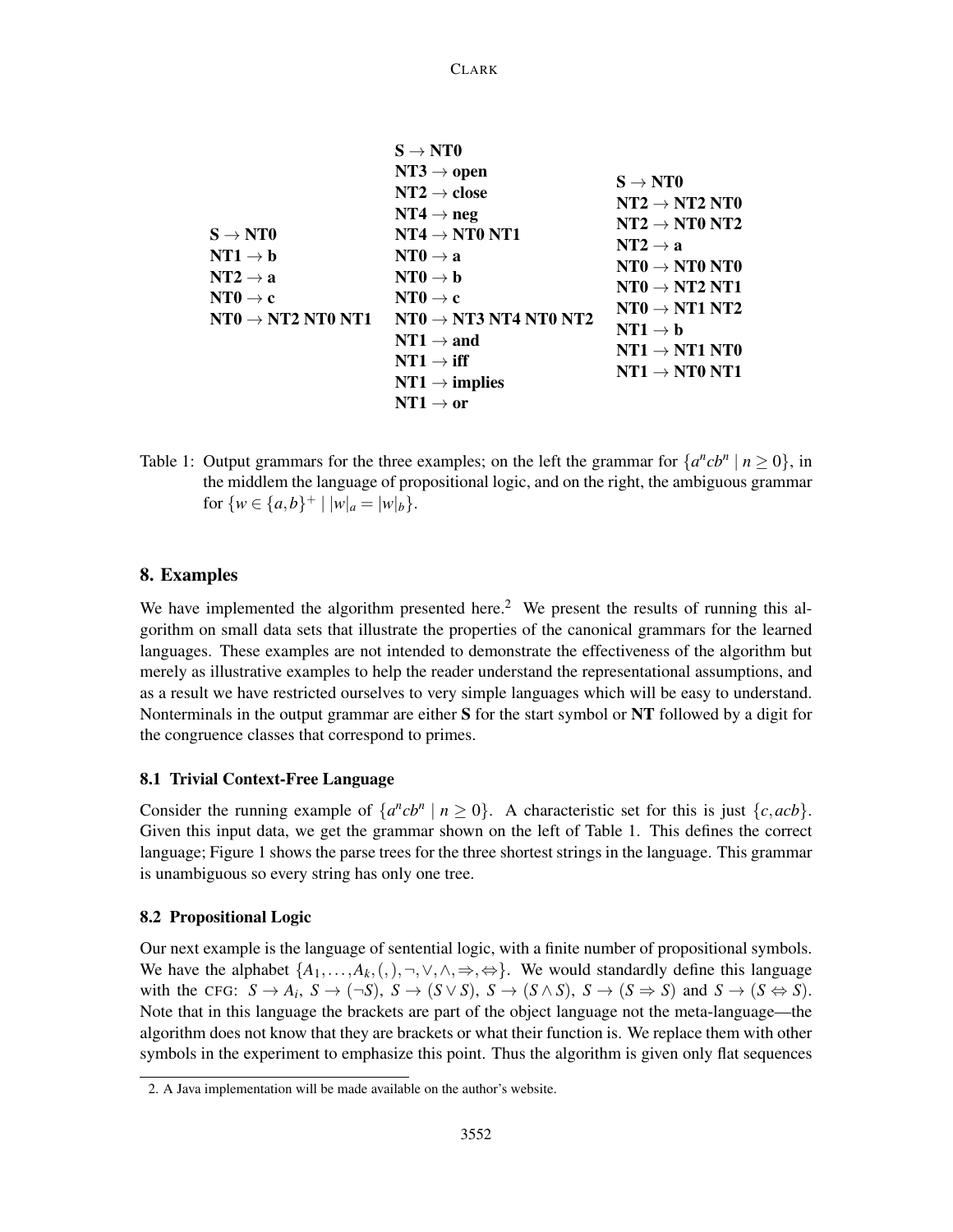

Figure 1: Example parse trees for the example  $\{a^ncb^n \mid n \ge 0\}.$ 

of strings—there is implicitly structural information here, but the algorithm must discover it, as it must discover that the correct grammar is unambiguous. Sentential logic is an interesting example because it illustrates a case where the algorithm works but produces a different parse tree, but one that is still adequate for semantic interpretation. The canonical structure does not look like the ancestral tree we would see in a textbook presentation (Enderton, 2001).

Since (¬*A*) and  $(A \vee A)$  are both in the language,  $\neg \cong A \vee$ , so the parse tree for  $(A \vee B)$  will look a little strange: the canonical grammar has pulled out some more structure than the textbook grammar does: see Figure 2 for example trees. Nonetheless this is still suitable for semantic interpretation and the grammar is still unambiguous.

We fix some input data, replacing the symbols with strings to obtain input data of { *a, b, c, open a and b close, open a or b close, open a implies c close, open a iff c close, open neg a close* }. This produces the grammar shown in the middle of Table 1, which is weakly correct. This generates one tree for each string in the language as shown in Figure 2.

## 8.3 An Ambiguous Language

The next example is the language which consists of equal numbers of *a*'s and *b*'s in any order:  $\{w \in \{a,b\}^+ \mid |w|_a = |w|_b\}$ . We give the input data:  $\{ab, ba, abab, abba, baba\}$ . The resulting grammar has 10 productions as shown on the right of Table 1.

In this case the grammar is ambiguous and the number of parses for each string varies, depending on properties of the string that are more complex than just the length. For example, the string *abab* has 5 parses, the string *abba* has 3 and the string *aabb* has only 2.

## 9. Discussion

Our goal in this paper is to take a small but theoretically well-founded step in a novel direction. This is not merely a new learning result but a new type of learning result: a *strong* learning result for a class of languages that includes non-regular languages. The main points of this paper are to define the learning model, and to establish that it is possible to obtain such results for at least some CFGs from positive strings alone. To the best of the author's knowledge this is the first non-trivial learning result of this type. There are of course trivial enumerative algorithms that can strongly learn any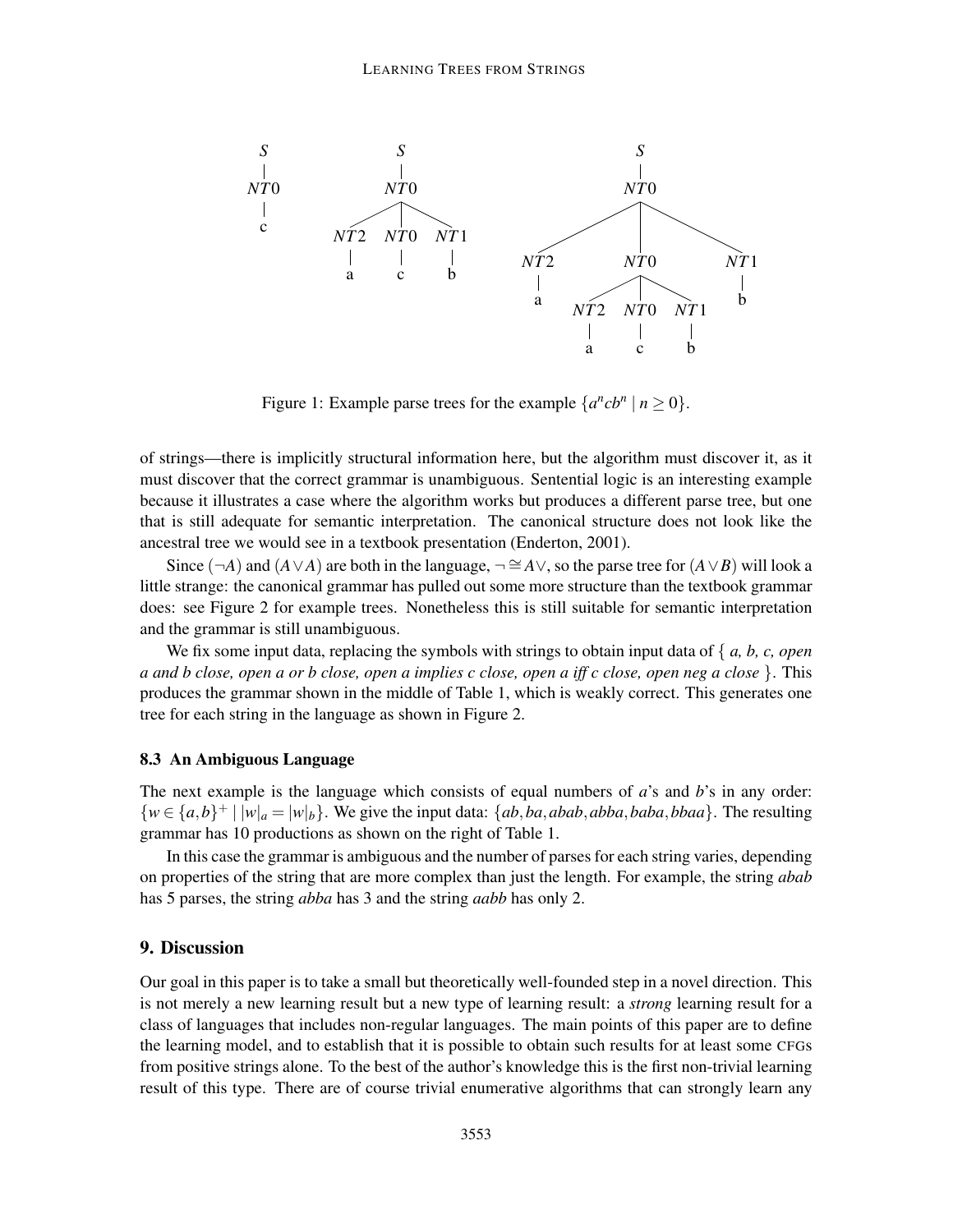

Figure 2: Example parse trees for the sentential logic example. Each example has only one parse tree.

non-redundant finite class of CFGs from positive data given a list of the elements of the class ordered by inclusion, and as mentioned before, the algorithm presented by Angluin (1982) can be viewed also as a strong learner for deterministic regular grammars. The Gold learning model is too onerous and as a result the class of languages that can be learned is very limited, but nonetheless includes some interesting natural examples as we showed in the previous section.

Strong learning is hard—accordingly we decompose it into two subproblems of rather different flavors. The first is a weak learning algorithm, and the second is a component that converts a weak learner to a strong learner; the latter component can be thought of as the computation of a canonical form. In general it will not be possible to compute a canonical form for an arbitrary grammar as this will be undecidable; however we may be able to do this for the grammars output by weak learners which will typically produce grammars in a restricted class.

In this paper, we have chosen to work using the simplest type of weak learner, and using only CFGs. The algorithm we have obtained therefore lacks some important features of natural language; notably lexical ambiguity and displacement. It also relies on an overly strong language theoretic closure property (substitutability) that natural languages do not satisfy. It is natural therefore to extend this in two ways. Firstly instead of using congruence classes as the basis for the nonterminals in the grammar, we can use syntactic concepts (Clark, 2013) which can be used to represent all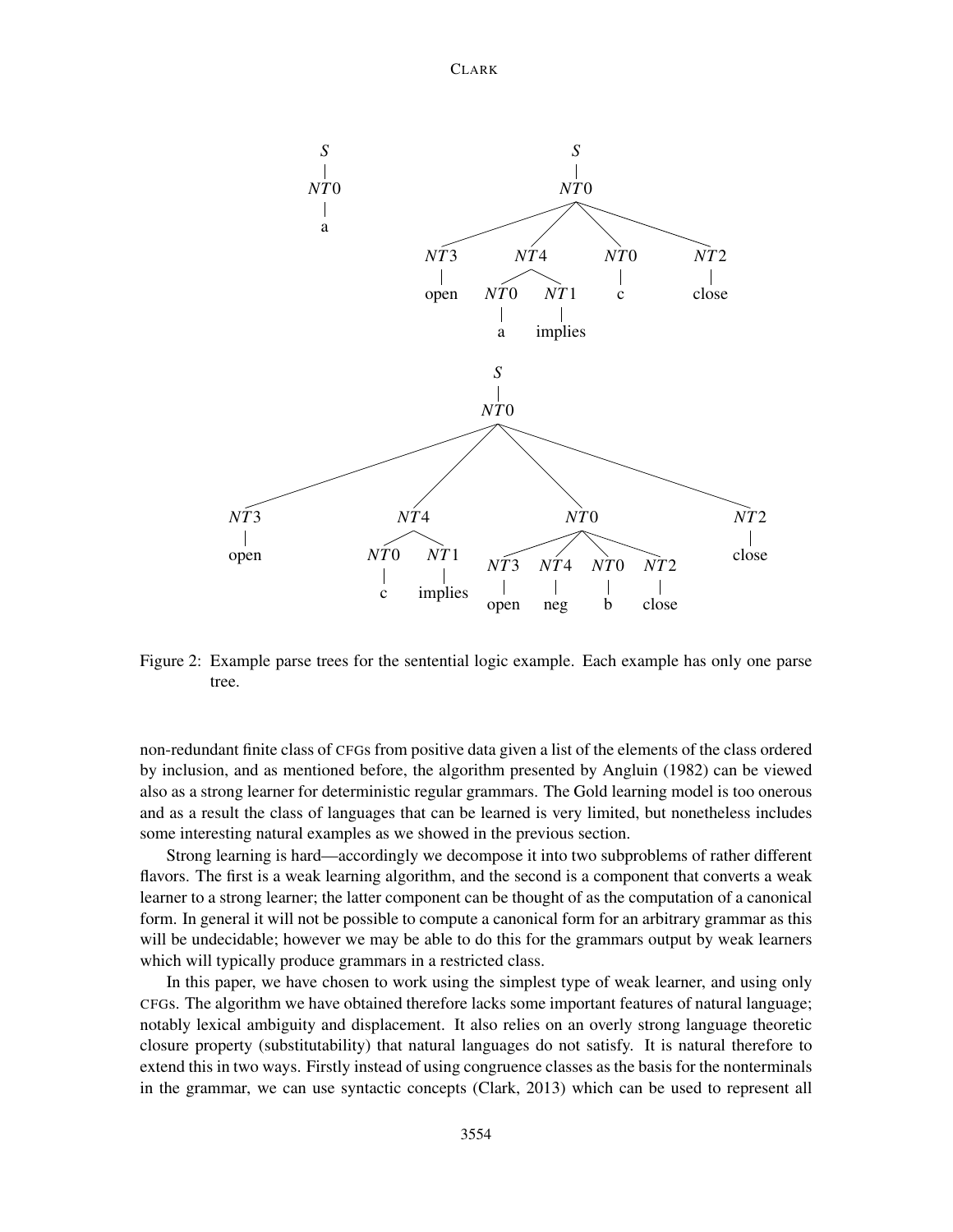CFGs, and secondly we can move from CFGs to a much richer class of grammars—the class of well-nested multiple context-free grammars (Seki et al., 1991). The fundamental lemma is a nice technical result which simplifies the algorithm and the proof; however we will not have such a clean property in the case of larger classes of languages. Nonetheless we can extend the notion of a prime congruence class naturally to the richer mathematical structures that we need to model the more complex grammar formalisms required for natural language syntax.

## Acknowledgments

I am grateful to Remi Eyraud and Anna Kasprzik for helpful comments and discussion, and to ´ Ryo Yoshinaka for detailed comments on an earlier draft. I would also like to thank the anonymous reviewers for their extremely constructive and helpful comments, which have greatly improved the paper. Any remaining errors are of course my own.

## Appendix A.

This appendix contains the proofs of some technical lemmas that we use earlier that are not important from a learning theoretic point of view, but merely concern the algebraic properties of substitutable languages and their congruence classes. In all of the lemmas that follow, we assume we have a fixed language  $L \in \mathcal{L}_{sc}$ .

Lemma 28 *If X is a prime, and Y is a congruence class which is not equal to X, then there is a string in X which does not start with an element of Y .*

**Proof** Suppose every string in *X* starts with *Y*. Let *x*, *x*<sup> $\prime$ </sup> be strings in *X*; then *x* = *yv* and *x*<sup> $\prime$ </sup> = *y*<sup> $\prime$ </sup> v<sup> $\prime$ </sup> for some  $y, y' \in Y$  and some other strings  $v, v'$ . Then  $v \equiv v'$  by substitutability so  $X = Y[v]$  and X is not prime.

**Lemma 29** *Suppose*  $\alpha = A_1 \dots A_m$  *and*  $\beta = B_1 \dots B_n$  *are sequences of primes such that*  $\bar{\alpha} \supseteq \bar{\beta}$  *then there is some*  $j$ *,*  $1 \leq j \leq n$  *such that*  $A_1 \supseteq B_1 \dots B_j$ .

**Proof** If  $B_1 = A_1$  then we are done. Alternatively pick some element  $b_1 \in B_1$  which does not start with an element of  $A_1$  (by Lemma 28). Now let *w* be some string in  $B_2 \dots B_n$ . Since  $b_1 w \in \bar{\alpha}$  we must have some  $a_1, p_1$  such that  $a_1 = b_1 p_1$ , where  $a_1 \in A_1$ . If  $p_1 \in B_2$  then  $B_1 B_2 \subseteq A_1$ , so  $j = 2$ and we are done. Otherwise take some element of  $B_2$  that does not start with an element of  $[p_1]$ , say  $b_2$ . By the same argument we must have some  $a_2 \in A_1$  and a  $p_2$  such that  $a_2 = b_1b_2p_2$ , and where  $b_2 p_2 \in [p_1]$ . We repeat the process, and if we do not find some suitable *j* then we will have constructed a string in  $\beta$  which does not start with *A*<sub>1</sub> which contradicts the assumption that  $\bar{\beta} \subset \bar{\alpha}$ . Therefore there must be some *j* such that  $B_1 \dots B_j \subseteq A_1$ .

**Lemma 30** *Suppose X is a prime, and*  $\alpha$ ,  $\beta$  *are strings of primes such that*  $X\bar{\alpha} \subseteq X\bar{\beta}$ *, where*  $X\bar{\beta} \subseteq$  $Sub(L)$ *, then*  $\bar{\alpha} \subset \bar{\beta}$ *.*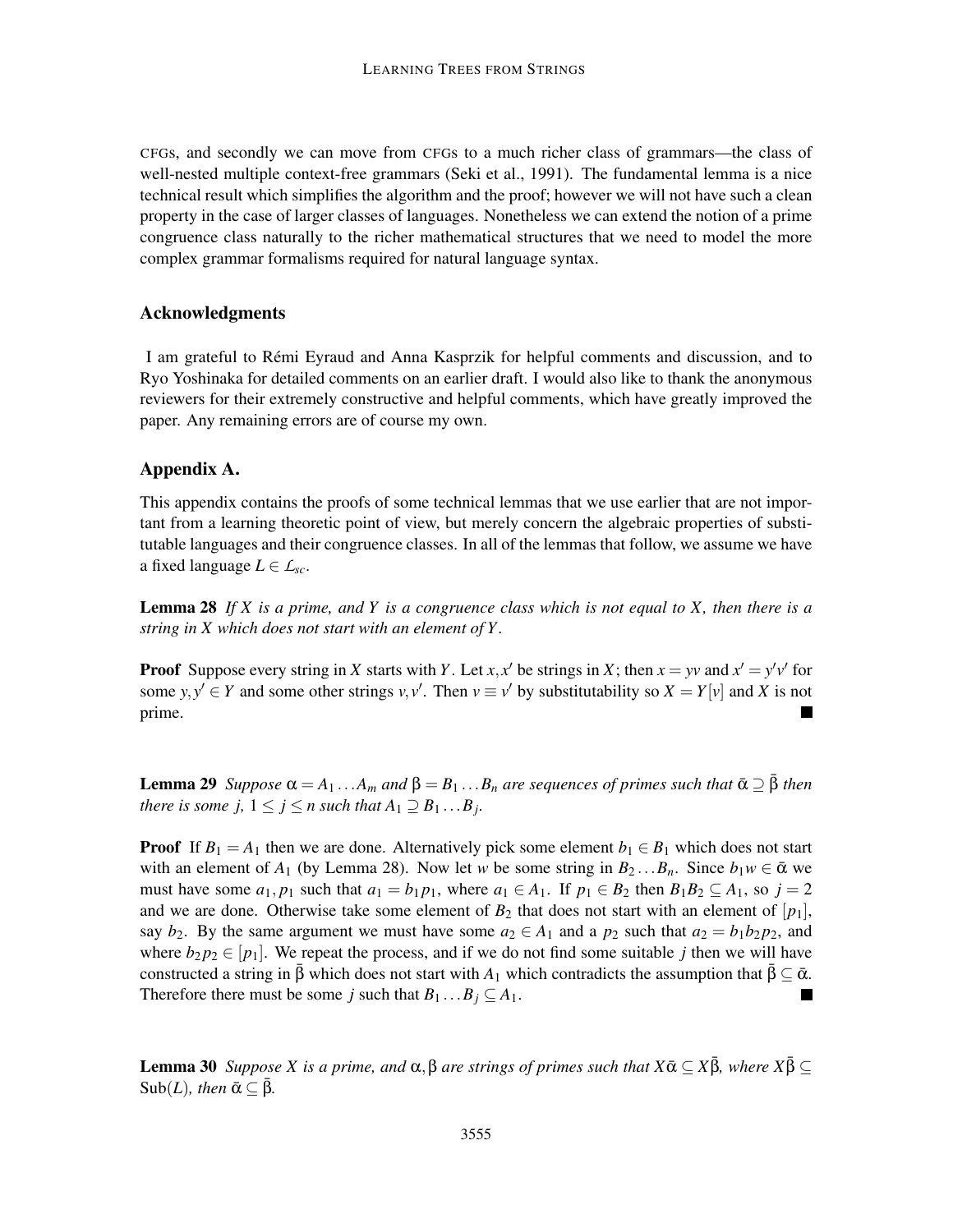**Proof** Suppose  $\alpha = A_1 \dots A_m$  and  $\beta = B_1 \dots B_n$  are sequences of primes that satisfy the conditions of the lemma. Take some string in  $\bar{\alpha}$ , say *a*. Let *x* be a shortest string in *X*. *xa* is in the set  $X\bar{\alpha}$  so we must have  $xa = x'b$ , for some  $x' \in X, b \in \bar{\beta}$ . Now *x* is the shortest string so either  $x = x'$  and  $a = b$ in which case the lemma holds, or  $|x'| > |x|$  in which case we have  $xcb = xa = x'b$ , for some nonempty string *c*. So  $xc = x'$  and  $x'$ , *x* are both in *X* so  $xc \equiv x$ . Therefore  $xcb \equiv xccb$  and so  $b \equiv cb$ , by substitutability. Now we can write *b* as a sequence of elements of  $\beta$  say  $b = b_1 \dots b_n$ , where  $b_i \in B_i$ . Since we have some context  $(l, r)$  such that  $lbr \in L$  therefore  $lcbr \in L$  by substitutability we will have  $b_1 \equiv cb_1$  so  $cb_1 \in B_1$  since it is a congruence class. This means that  $cb \in \beta$  so  $a \in \beta$  since  $a = cb$ . So  $\bar{\alpha} \subset \bar{\beta}$ .

An immediate corollary is this:

**Lemma 31** *If X is a prime, and*  $\alpha$ ,  $\beta$  *are strings of primes such that*  $X\bar{\alpha} = X\bar{\beta}$ *, where*  $X\bar{\beta} \subseteq Sub(L)$ *, then*  $\bar{\alpha} = \beta$ *.* 

**Lemma 32** *If*  $\alpha$  *and*  $\beta$  *are non-empty sequences of prime congruence classes such that*  $\bar{\alpha} = \beta = [\bar{\alpha}]$ *,*  $\alpha$ *and*  $\bar{\alpha} \subseteq$  Sub(*L*)*, then*  $\alpha = \beta$ *.* 

**Proof** By induction on the length of the shortest string *w* in  $\bar{\alpha}$ . If this is 1 then clearly  $\alpha = |w| = \beta$ . Inductive step: suppose  $\alpha = \langle A_1 ... A_m \rangle$  and  $\beta = \langle B_1,... B_n \rangle$ . Since  $\bar{\alpha} \subseteq \bar{\beta}$ , we know by Lemma 29 that there must be some *i* such that  $A_1 \dots A_i \subseteq B_1$  and similarly, since  $\beta \subseteq \bar{\alpha}$ , there must be some *j* such that  $B_1 \dots B_j \subseteq A_1$ . Consider the shortest string  $w \in \bar{\alpha}$ . This means that  $w = a_1 \dots a_m = b_1 \dots b_n$ , where  $a_k \in A_k$ ,  $b_k \in B_k$ . This means that all of the  $a_k$ ,  $b_k$  are the shortest strings in their respective classes.

Suppose  $a_1 \neq b_1$ . Without loss of generality assume that  $|a_1| > |b_1|$ . This implies that  $a_1 = b_1 s$ , for some *s*. Now as we have seen,  $A_1 \supseteq B_1 \dots B_i$ , so  $s \equiv b_2 \dots b_i$ , by substitutability. If  $|s| > |b_2 \dots b_i|$ then  $a'_1 = sb_2 \dots b_i$  would be an even shorter element of  $A_1$ . If  $|s| < |b_2 \dots b_i|$  then  $b_1 sb_{i+1} \dots b_n$ would be a shorter element of  $\bar{\beta}$  (using the fact that  $\bar{\beta} = [\bar{\beta}]$ . So  $s = b_2 ... b_i$  and  $a_1 = b_1 ... b_i$ . This means that  $a_2 ... a_m = b_{i+1} ... b_m$ .

Pick an  $a' \in A_1$  which does not start with an element of  $B_1$  (which exists by Lemma 28). Consider  $w' = a'a_2 \dots a_m$  which must also be equal to  $b'_1 \dots b'_n$ , where  $b'_k \in B_k$  as before.

So *a'* must be a prefix of  $b'_1$  which means that  $a' a_2 \dots a_j = b'_1$  by substitutability and so  $a_{j+1} \dots a_m =$  $b'_2...b'_n$ . So  $|b'_2...b'_n|=|a_{j+1}...a_n|<|a_2...a_n|=|b_{i+1}...b_n|<|b_2...b_n|$ , which is a contradiction since  $b_2$ ,... $b_n$  are the shortest strings in  $B_2$ ... $B_n$ . So  $a_1 = b_1$  and  $A_1 = B_1$ . By Lemma 31 and by induction this means that  $\alpha = \beta$ .

We now prove the 'fundamental lemma' of substitutable languages.

#### Lemma 33 *Every non-zero non-unit congruence class has a unique prime factorisation.*

**Proof** We show that every congruence class can be represented as a product of primes; uniqueness then follows immediately by Lemma 32. Base case: the shortest string in *X* of length 1. (*X* is not the unit, so we know it is not of length 0). Then it is prime, and can be represented uniquely as a product of 1 prime, itself. Inductive step: suppose *X* is a congruence class whose shortest string is of length *k*. If *X* is prime, then again it is uniquely representable so suppose it is not prime, and there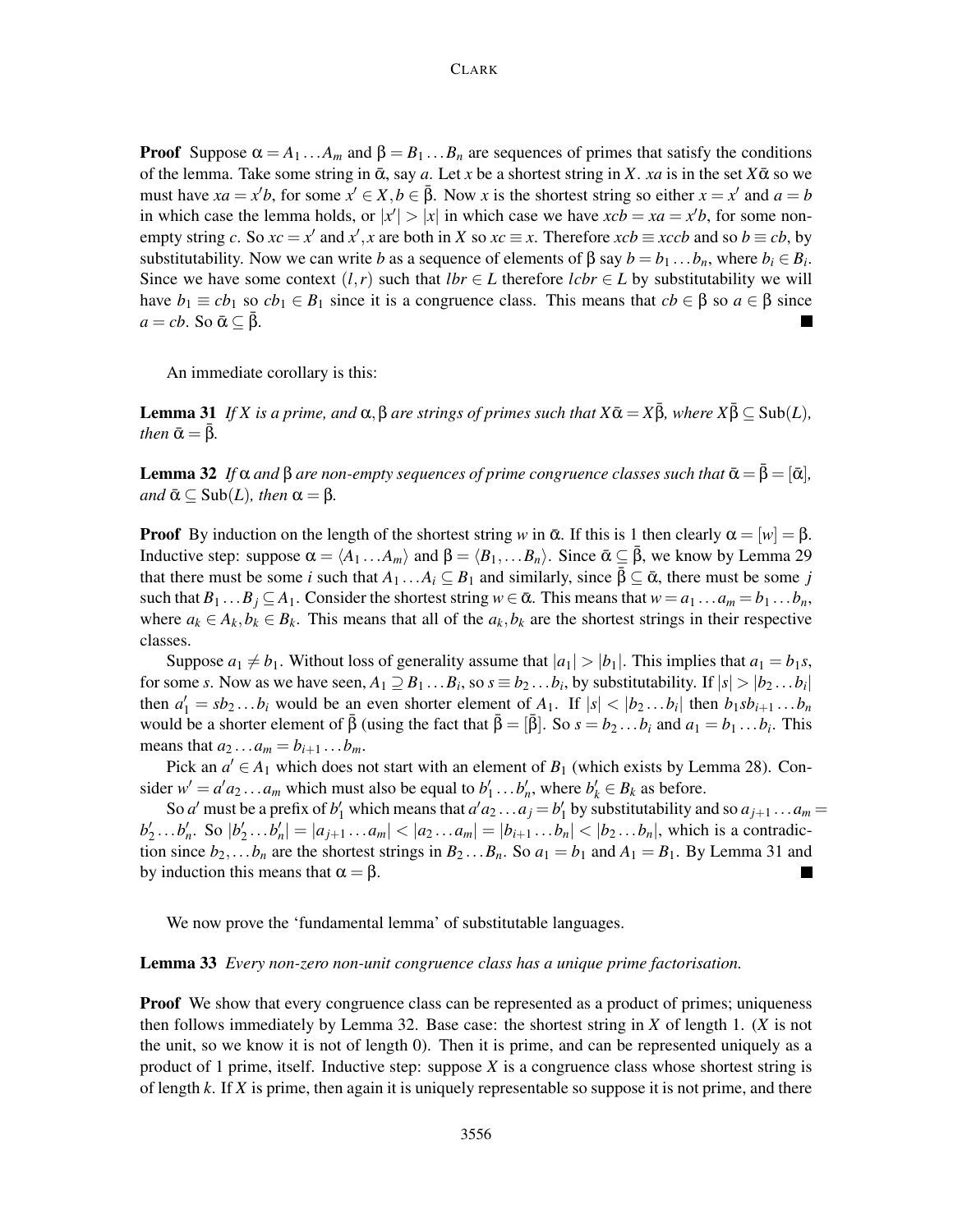is at least one decomposition into two congruence classes *Y*,*Z*. *Y*,*Z* must contain strings of length less than *k* and so by the inductive hypothesis, *Y* and *Z* are both decomposable into sequences of prime congruence classes,  $Y = Y_1 \dots Y_i$  and  $Z = Z_1 \dots Z_j$  so  $X = Y_1 \dots Y_i Z_1 \dots Z_j$ .  $\blacksquare$ 

**Lemma 34** *Suppose N is a prime and*  $\alpha, \gamma$  *are nonempty sequences of primes such that*  $N \to \gamma \alpha$  *is a* valid production. Then  $\alpha$  is the prime decomposition of  $[\bar{\alpha}]$ .

**Proof** By induction on the length of  $\alpha$ . The base case where  $\alpha$  is of length 1 is trivial by the definition of a prime decomposition. Inductive step: Let β be the prime decomposition of [ᾱ]. Clearly  $\bar{\alpha} \subseteq \beta$  and so by Lemma 29 we know that there is some *j* such that  $A_1 \dots A_j \subseteq B_1$ . If  $j > 1$  then this would mean that the rule was pleonastic and thus not valid, therefore  $j = 1$  and so  $A_1 = B_1$ ; the result follows by induction.

Lemma 35 *G*∗(*L*) *only has a finite number of valid productions.*

**Proof** Let *n* is the number of primes in the language L. Suppose we have two valid productions  $N \to A\alpha$  and  $N \to AB$ , where *N*,*A* are primes and  $\alpha, \beta$  are sequences of primes. Therefore by Lemma 34  $\alpha = \beta$ , which means that there can be at most one production for each pair of primes *N*,*A*; therefore the total number of branching productions is at most  $n^2$ .

#### References

D. Angluin. Inference of reversible languages. *Journal of the ACM*, 29(3):741–765, 1982.

- R.C. Berwick, P. Pietroski, B. Yankama, and N. Chomsky. Poverty of the stimulus revisited. *Cognitive Science*, 35:1207–1242, 2011.
- L. Blum and M. Blum. Toward a mathematical theory of inductive inference. *Information and Control*, 28(2):125–155, 1975.
- J. Case and C. Lynes. Machine inductive inference and language identification. *Automata, Languages and Programming*, pages 107–115, 1982.
- A. Clark. A language theoretic approach to syntactic structure. In Makoto Kanazawa, András Kornai, Marcus Kracht, and Hiroyuki Seki, editors, *The Mathematics of Language*, pages 39–56. Springer Berlin Heidelberg, 2011.
- A. Clark. The syntactic concept lattice: Another algebraic theory of the context-free languages? *Journal of Logic and Computation*, 2013. doi: 10.1093/logcom/ext037.
- A. Clark and R. Eyraud. Polynomial identification in the limit of substitutable context-free languages. *Journal of Machine Learning Research*, 8:1725–1745, August 2007.
- T. Cohn, P. Blunsom, and S. Goldwater. Inducing tree-substitution grammars. *Journal of Machine Learning Research*, 11:3053–3096, 2010.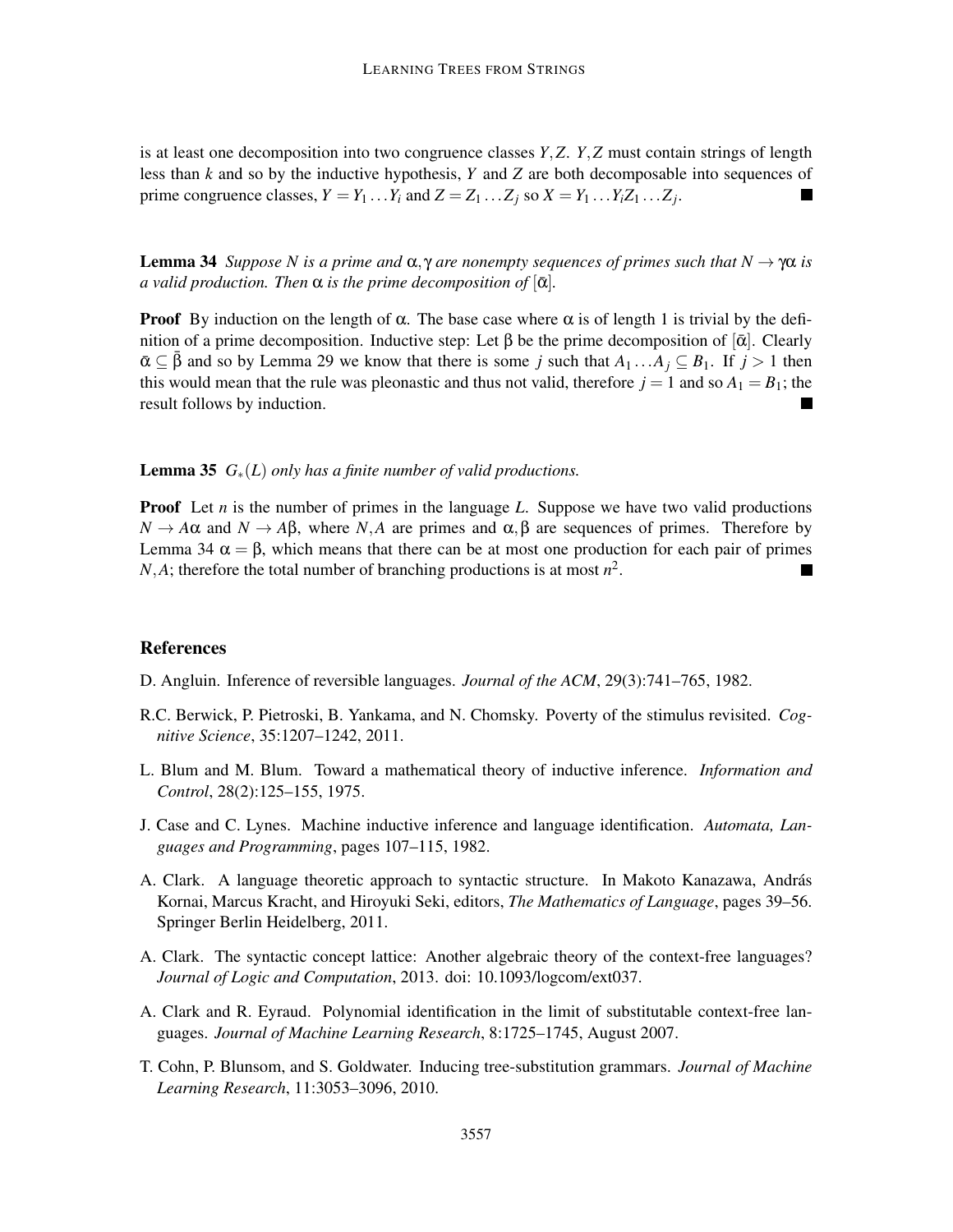- F. Drewes and J. Högberg. Learning a regular tree language from a teacher. In Zoltán Ésik and Zoltán Fülöp, editors, *Developments in Language Theory*, pages 279–291. Springer Berlin Heidelberg, 2003.
- H. Enderton. *A Mathematical Introduction to Logic*. Academic press, 2001.
- S. Ginsburg. *The Mathematical Theory of Context-Free Languages*. McGraw-Hill, New York, 1966.
- E. Mark Gold. Language identification in the limit. *Information and Control*, 10:447–474, 1967.
- D. Hsu, S. M. Kakade, and P. Liang. Identifiability and unmixing of latent parse trees. In *Advances in Neural Information Processing Systems (NIPS)*, pages 1520–1528, 2013.
- M. Kanazawa and S. Salvati. MIX is not a tree-adjoining language. In *Proceedings of the 50th Annual Meeting of the Association for Computational Linguistics: Long Papers-Volume 1*, pages 666–674. Association for Computational Linguistics, 2012.
- D. López, J.M. Sempere, and P. García. Inference of reversible tree languages. *Systems, Man, and Cybernetics, Part B: Cybernetics, IEEE Transactions on*, 34(4):1658–1665, 2004.
- P.H. Miller. *Strong Generative Capacity: The Semantics of Linguistic Formalism*. CSLI Publications, Stanford, CA, 1999.
- D. Osherson, M. Stob, and S. Weinstein. *Systems that Learn: An Introduction to Learning Theory for Cognitive and Computer Scientists*. MIT Press, first edition, 1986.
- T. Petrie. Probabilistic functions of finite state Markov chains. *The Annals of Mathematical Statistics*, 40(1):97–115, 1969.
- R.C. Read and D.G. Corneil. The graph isomorphism disease. *Journal of Graph Theory*, 1(4): 339–363, 1977.
- Y. Sakakibara. Learning context-free grammars from structural data in polynomial time. *Theoretical Computer Science*, 76(2):223–242, 1990.
- Y. Sakakibara. Efficient learning of context-free grammars from positive structural examples. *Information and Computation*, 97(1):23 – 60, 1992.
- R. E. Schapire. A brief introduction to boosting. In *Proceedings of 16th International Joint Conference on Artifical Intelligence*, pages 1401–1406, 1999.
- H. Seki, T. Matsumura, M. Fujii, and T. Kasami. On multiple context-free grammars. *Theoretical Computer Science*, 88(2):229, 1991.
- M. Wakatsuki and E. Tomita. A fast algorithm for checking the inclusion for very simple deterministic pushdown automata. *IEICE TRANSACTIONS on Information and Systems*, 76(10): 1224–1233, 1993.
- K. Wexler and P. W. Culicover. *Formal Principles of Language Acquisition*. MIT Press, Cambridge, MA, 1980.